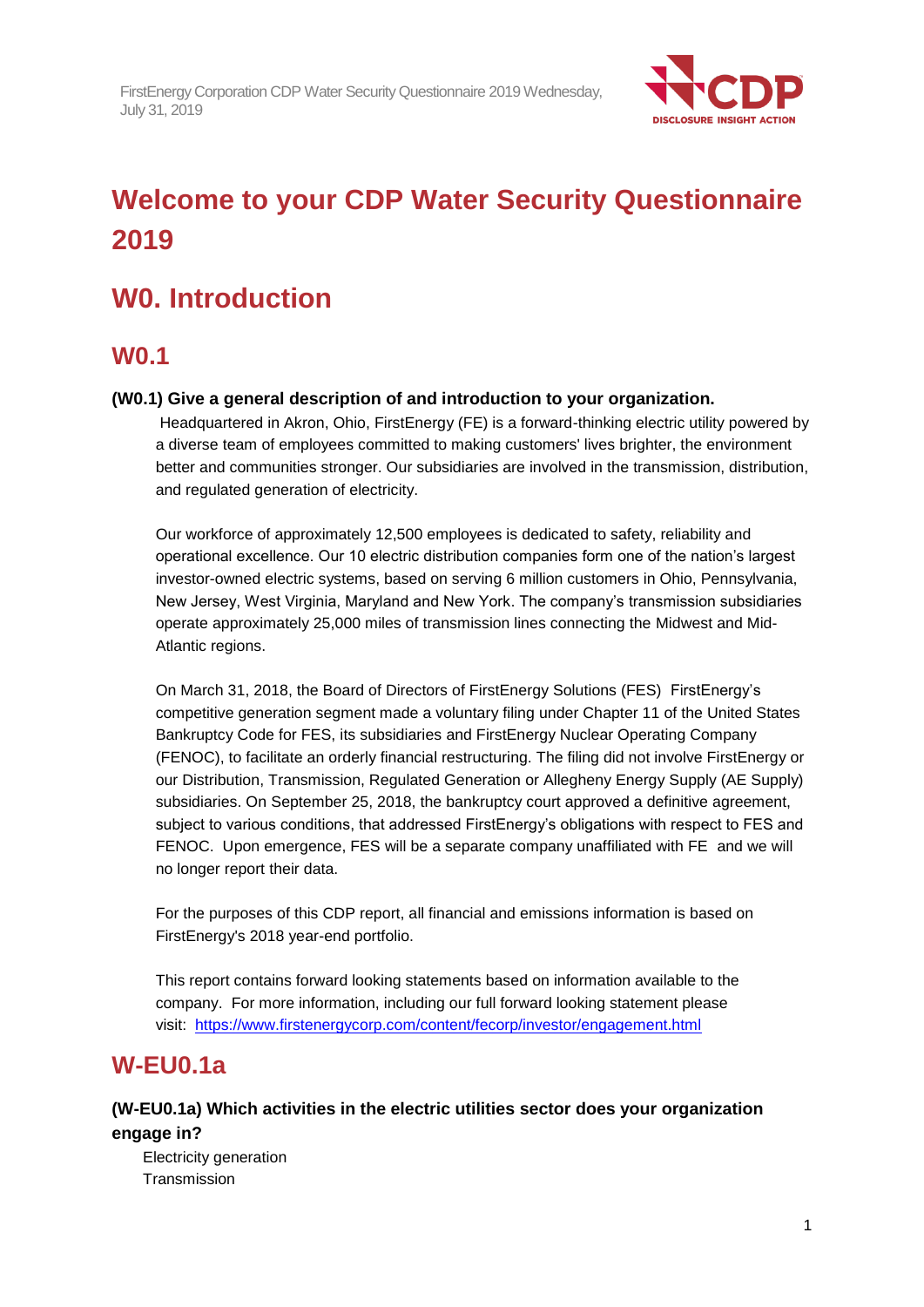

Distribution

# **W-EU0.1b**

## **(W-EU0.1b) For your electricity generation activities, provide details of your nameplate capacity and the generation for each power source.**

|                         | <b>Nameplate capacity</b><br>(MW) | % of total nameplate<br>capacity | <b>Gross generation</b><br>(MWh) |
|-------------------------|-----------------------------------|----------------------------------|----------------------------------|
| Coal - hard             | 9,270                             | 60.46                            | 37,492,861                       |
| Lignite                 | $\mathbf 0$                       | 0                                | 0                                |
| Oil                     | 59                                | 0.38                             | 216.1                            |
| Gas                     | 545                               | 3.55                             | 45,184.9                         |
| <b>Biomass</b>          | $\overline{0}$                    | $\overline{0}$                   | $\Omega$                         |
| Waste (non-<br>biomass) | $\mathbf 0$                       | $\mathbf 0$                      | $\mathbf 0$                      |
| Nuclear                 | 4,048                             | 26.4                             | 34,570,420                       |
| Geothermal              | $\mathbf 0$                       | $\mathbf 0$                      | $\Omega$                         |
| Hydroelectric           | 1,410                             | 9.2                              | 313,729                          |
| Wind                    | $\mathbf 0$                       | $\Omega$                         | 0                                |
| Solar                   | $\overline{0}$                    | $\Omega$                         | $\Omega$                         |
| Other renewable         | $\mathbf 0$                       | $\Omega$                         | $\overline{0}$                   |
| Other non-<br>renewable | $\overline{0}$                    | $\mathbf 0$                      | $\Omega$                         |
| Total                   | 15,332                            | 100                              | 72,422,411                       |

# **W0.2**

## **(W0.2) State the start and end date of the year for which you are reporting data.**

|                | <b>Start date</b> | <b>LEnd date</b> \ |
|----------------|-------------------|--------------------|
| Reporting year | January 1, 2018   | December 31, 2018  |

# **W0.3**

## **(W0.3) Select the countries/regions for which you will be supplying data.**

United States of America

# **W0.4**

## **(W0.4) Select the currency used for all financial information disclosed throughout your response.**

USD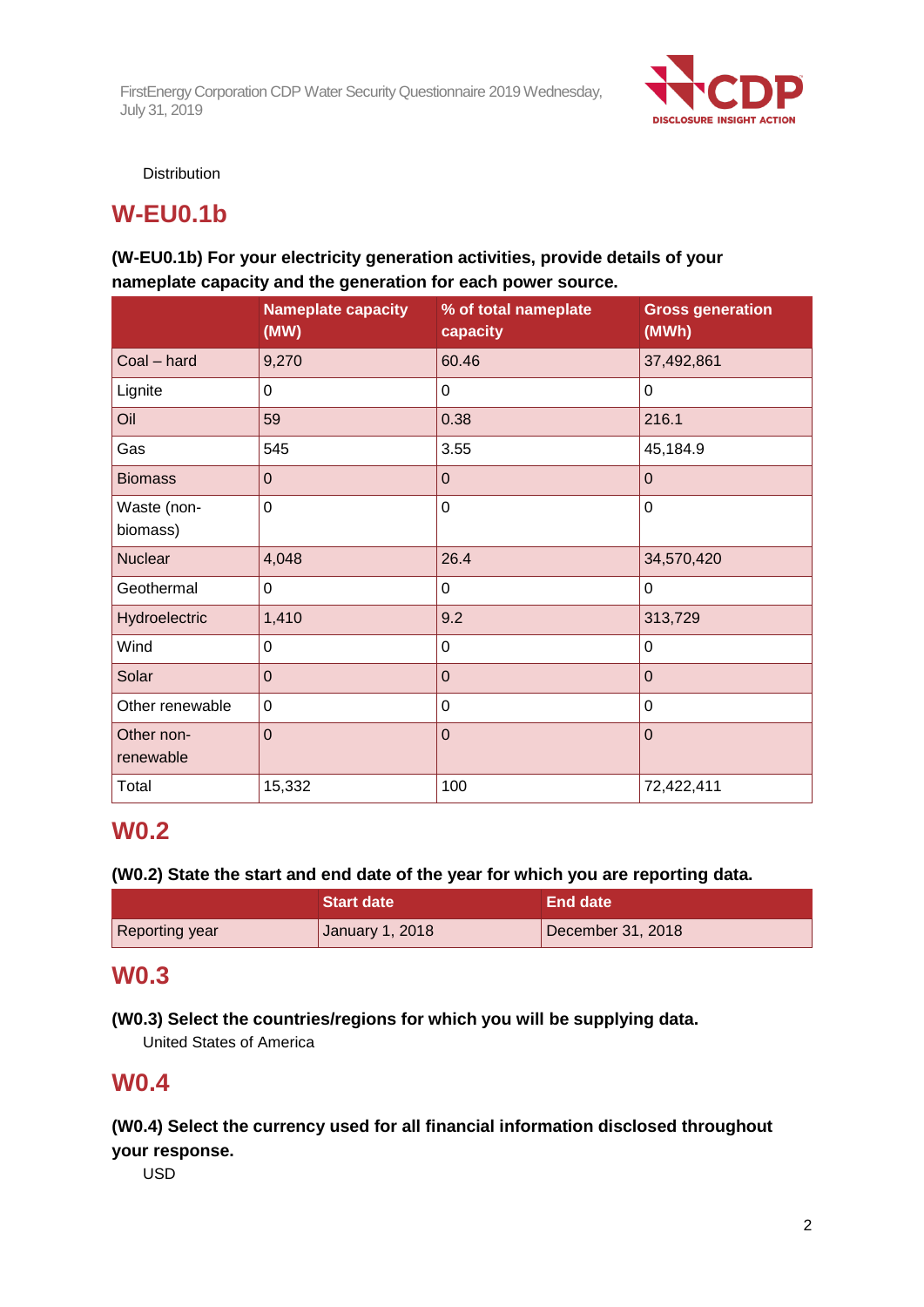

# **W0.5**

**(W0.5) Select the option that best describes the reporting boundary for companies, entities, or groups for which water impacts on your business are being reported.**

Companies, entities or groups over which operational control is exercised

# **W0.6**

**(W0.6) Within this boundary, are there any geographies, facilities, water aspects, or other exclusions from your disclosure?**

Yes

# **W0.6a**

## **(W0.6a) Please report the exclusions.**

| <b>Exclusion</b>                | <b>Please explain</b>                                                |
|---------------------------------|----------------------------------------------------------------------|
| Corporate, and energy           | Water is essential to FirstEnergy's ability to generate electricity, |
| delivery associated facilities. | therefore only the generation fleet is included in this disclosure.  |

# **W1. Current state**

# **W1.1**

**(W1.1) Rate the importance (current and future) of water quality and water quantity to the success of your business.**

|                                                                                                 | Direct use<br><b>importance</b><br>rating | Indirect use<br>importance<br>rating | <b>Please explain</b>                                                                                                                                                                                                                                                                                                                                                                                   |
|-------------------------------------------------------------------------------------------------|-------------------------------------------|--------------------------------------|---------------------------------------------------------------------------------------------------------------------------------------------------------------------------------------------------------------------------------------------------------------------------------------------------------------------------------------------------------------------------------------------------------|
| <b>Sufficient</b><br>amounts of good<br>quality freshwater<br>available for use                 | Vital                                     | Important                            | Direct water is essential to FirstEnergy's ability to<br>generate electricity, all of our plants use water for<br>steam production, material delivery, and plant<br>cooling purposes. This is evidenced by our total<br>withdrawal averaging almost 3,600 mega liters of<br>water per day. Indirect: Municipal Water supply is<br>important to support many of our WASH<br>operations for our employees |
| Sufficient<br>amounts of<br>recycled, brackish<br>and/or produced<br>water available<br>for use | Important                                 | Neutral                              | Of the 9 generation facilities operated by<br>FirstEnergy in 2018, 6 of them (Perry Nuclear<br>Power Plant, Davis-Besse Nuclear Power Station,<br>Beaver Valley Nuclear Power Station, Harrison<br>Power Station, Fort Martin Power Station,<br><b>Pleasants Power Station, Bruce Mansfield Power</b><br>Plant, W.H. Sammis Power Plant) recycle their                                                  |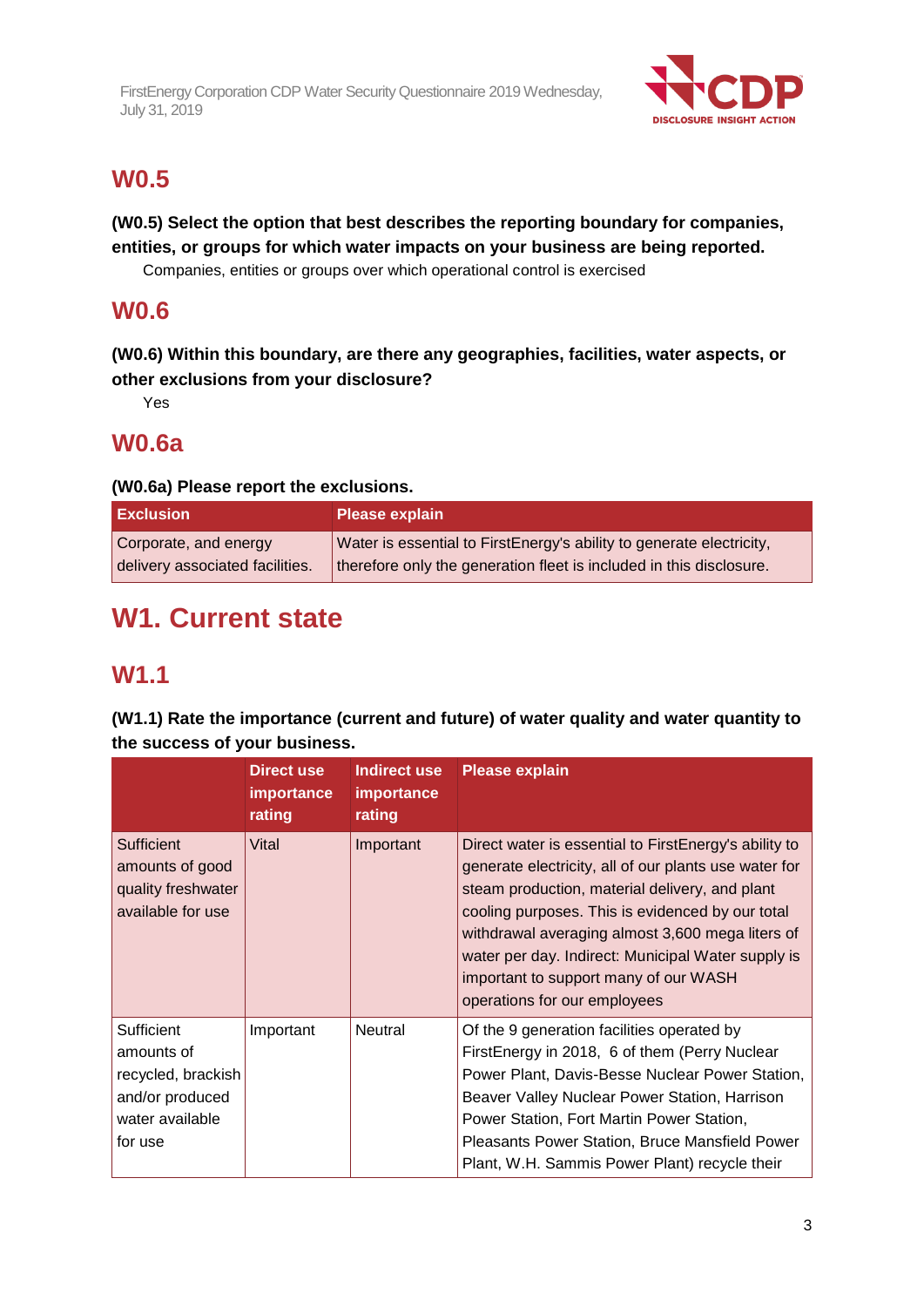

| non-contact cooling water; however, FirstEnergy      |
|------------------------------------------------------|
| facilities are not located in areas that require use |
| of recycled, brackish and/or produced water due      |
| to supply constraints.                               |
|                                                      |

# **W1.2**

| (W1.2) Across all your operations, what proportion of the following water aspects are |  |
|---------------------------------------------------------------------------------------|--|
| regularly measured and monitored?                                                     |  |

|                                                                 | $%$ of<br>sites/facilities/operations | <b>Please explain</b>                                                                                                                                                                           |
|-----------------------------------------------------------------|---------------------------------------|-------------------------------------------------------------------------------------------------------------------------------------------------------------------------------------------------|
| Water withdrawals - total<br>volumes                            | 100%                                  | Total water withdrawals are measured<br>and/or monitored at all FirstEnergy<br>generation facilities, as required by<br>NPDES permit and state water<br>withdrawal permit/license requirements. |
| Water withdrawals -<br>volumes from water<br>stressed areas     | Not relevant                          | FirstEnergy does not have facilities<br>located in high risk water stressed areas.                                                                                                              |
| Water withdrawals -<br>volumes by source                        | 100%                                  | Water withdrawals by source are<br>measured and/or monitored at all<br>FirstEnergy generation facilities.                                                                                       |
| Water withdrawals quality                                       | 100%                                  | Total water withdrawal quality is<br>measured and/or monitored at all<br>FirstEnergy generation facilities, as<br>required by NPDES permit<br>requirements.                                     |
| Water discharges - total<br>volumes                             | 100%                                  | Total water discharges are measured and<br>monitored at all FirstEnergy generation<br>facilities.                                                                                               |
| Water discharges -<br>volumes by destination                    | 100%                                  | Water discharge volume by destination<br>are measured and monitored at all<br>FirstEnergy generation facilities.                                                                                |
| Water discharges -<br>volumes by treatment<br>method            | 100%                                  | Water discharge volumes by treatment<br>method are measured and monitored at<br>all FirstEnergy generation facilities.                                                                          |
| Water discharge quality -<br>by standard effluent<br>parameters | 100%                                  | Water discharge quality data are<br>measured and monitored at all<br>FirstEnergy generation facilities.                                                                                         |
| Water discharge quality -<br>temperature                        | 100%                                  | Water discharge quality data, including<br>temperature, are measured and monitored<br>at all FirstEnergy generation facilities                                                                  |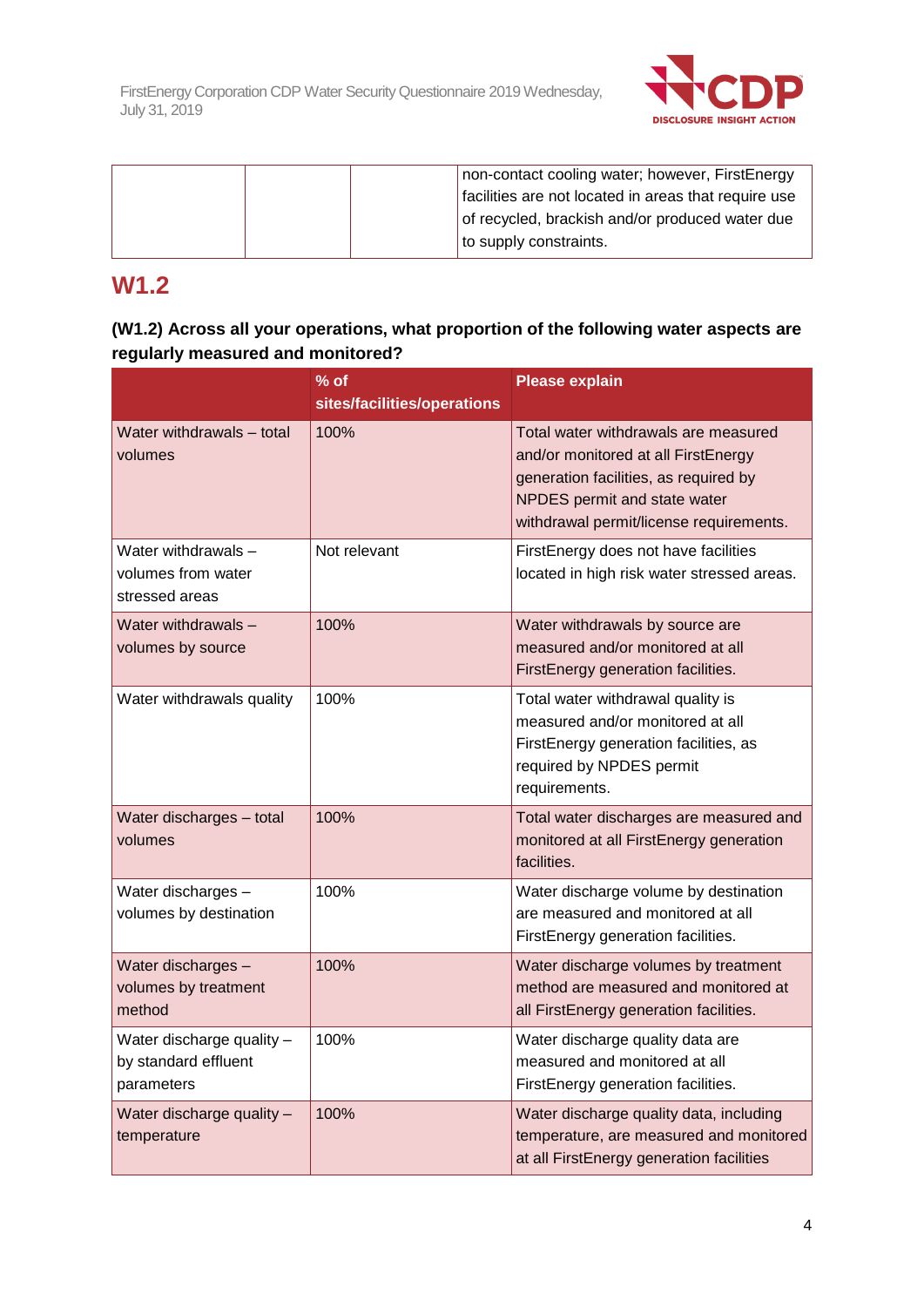

| Water consumption - total<br>volume                                                       | 100% | Water consumption at all FirstEnergy<br>generation facilities is calculated using<br>engineering estimates.                                       |
|-------------------------------------------------------------------------------------------|------|---------------------------------------------------------------------------------------------------------------------------------------------------|
| Water recycled/reused                                                                     | 100% | Water recycling for non-contact cooling<br>water is measured/estimated at all<br>FirstEnergy generation facilities with<br>recycling capabilities |
| The provision of fully-<br>functioning, safely<br>managed WASH services<br>to all workers | 100% | Facilities providing fully functioning WASH<br>services for all workers are measured                                                              |

# **W-EU1.2a**

## **(W-EU1.2a) For your hydroelectric operations, what proportion of the following water aspects are regularly measured and monitored?**

|                                                       | $%$ of<br>sites/facilities/operations<br>measured and monitored | <b>Please explain</b>                                                                                                                                                                                                                                                                                                                      |
|-------------------------------------------------------|-----------------------------------------------------------------|--------------------------------------------------------------------------------------------------------------------------------------------------------------------------------------------------------------------------------------------------------------------------------------------------------------------------------------------|
| Fulfilment of<br>downstream<br>environmental<br>flows | 100%                                                            | <b>Yards Creek Generating Station provides</b><br>downstream flows of at least 0.875 cubic feet per<br>second to Yards Creek in fulfilment of its FERC<br>permit.                                                                                                                                                                          |
| Sediment loading                                      | Not relevant                                                    | Yards Creek Generating Station operates in<br>accordance with its FERC permit which does not<br>provide flow for sediment loading                                                                                                                                                                                                          |
| Other, please<br>specify                              | Not relevant                                                    | <b>Yards Creek Generating Station provides</b><br>ecosystem services for endangered bats, timber<br>rattlesnakes, various turtles, and Fowler's toads.<br><b>Yards Creek Generating Station has partnered</b><br>with Environmental Consultation Services Inc. to<br>ensure that the reptiles and humans are<br>protected from each other. |

# **W1.2b**

**(W1.2b) What are the total volumes of water withdrawn, discharged, and consumed across all your operations, and how do these volumes compare to the previous reporting year?**

| <b>Comparison with</b><br><b>Volume</b><br>(megaliters/year)<br>previous reporting<br>vear | <b>Please explain</b> |
|--------------------------------------------------------------------------------------------|-----------------------|
|--------------------------------------------------------------------------------------------|-----------------------|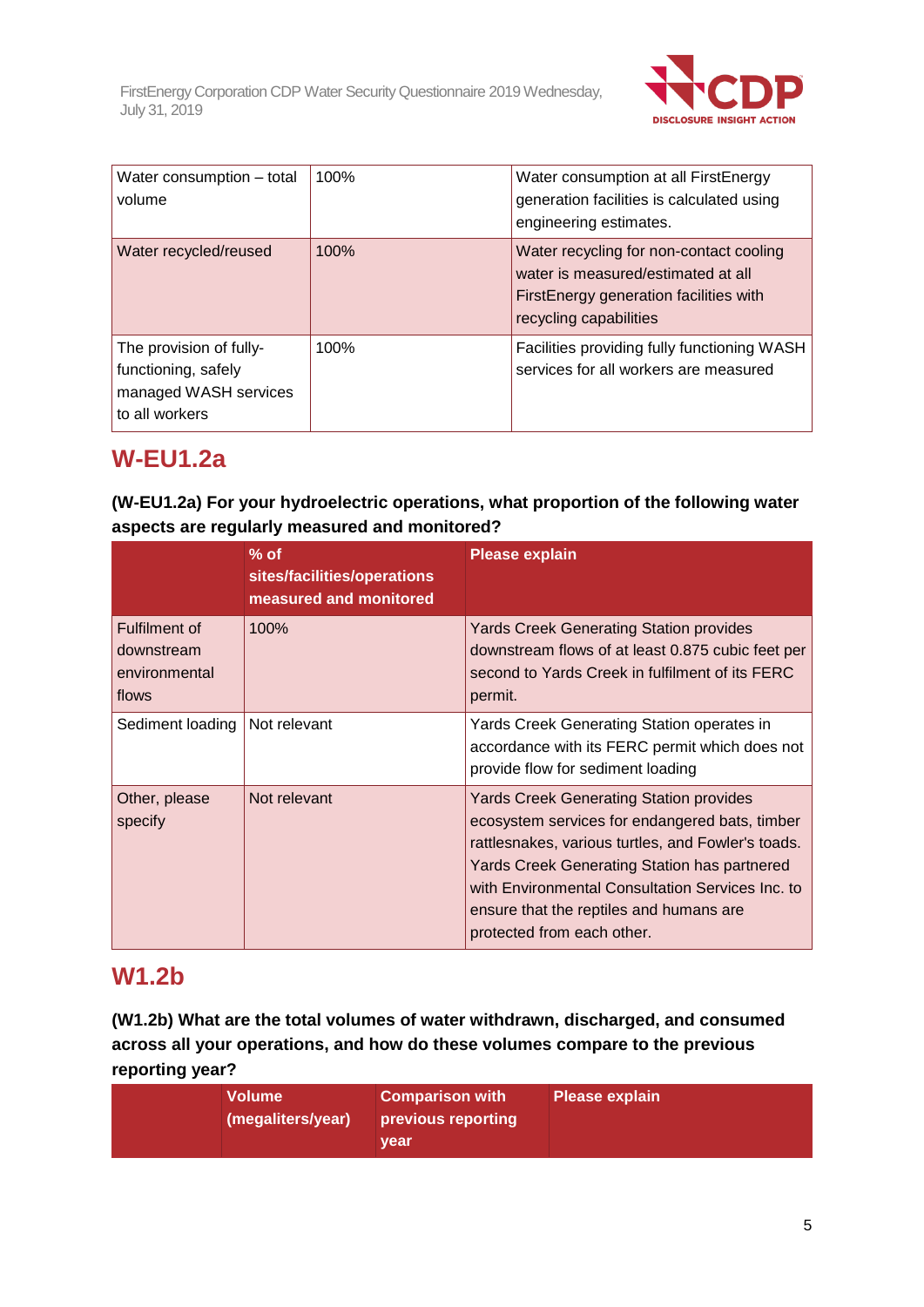

| <b>Total</b><br>withdrawals | 1,301,646 | Lower | Changes in 2018 vs. 2017 reflect<br>changes in fleet operation, dispatch,<br>and ownership. |
|-----------------------------|-----------|-------|---------------------------------------------------------------------------------------------|
| Total<br>discharges         | 1,152,347 | Lower | Changes in 2018 vs. 2017 reflect<br>changes in fleet operation, dispatch,<br>and ownership. |
| Total<br>consumption        | 149.299   | Lower | Changes in 2018 vs. 2017 reflect<br>changes in fleet operation, dispatch,<br>and ownership. |

# **W1.2h**

## **(W1.2h) Provide total water withdrawal data by source.**

|                                                                                           | <b>Relevance Volume</b> | (megaliters/year) | <b>Comparison</b><br>with previous<br>reporting year | <b>Please explain</b>                                                                                              |
|-------------------------------------------------------------------------------------------|-------------------------|-------------------|------------------------------------------------------|--------------------------------------------------------------------------------------------------------------------|
| Fresh surface water,<br>including rainwater, water<br>from wetlands, rivers,<br>and lakes | Relevant                | 1,301,646         | Lower                                                | Changes in 2018 vs.<br>2017 reflect changes in<br>fleet operation,<br>dispatch, and,<br>ownership.                 |
| <b>Brackish surface</b><br>water/Seawater                                                 | <b>Not</b><br>relevant  |                   |                                                      | <b>Brackish surface</b><br>water/seawater is not<br>withdrawn as part of<br>our operations.                        |
| Groundwater -<br>renewable                                                                | <b>Not</b><br>relevant  |                   |                                                      | Groundwater -<br>renewable as a source<br>of withdrawal is not<br>accounted for as part<br>of our operations.      |
| Groundwater - non-<br>renewable                                                           | <b>Not</b><br>relevant  |                   |                                                      | Groundwater - non-<br>renewable as a source<br>of withdrawal is not<br>accounted for as part<br>of our operations. |
| <b>Produced/Entrained</b><br>water                                                        | <b>Not</b><br>relevant  |                   |                                                      | Produced water as a<br>source of withdrawal is<br>not accounted for as<br>part of our operations.                  |
| Third party sources                                                                       | <b>Not</b><br>relevant  |                   |                                                      | Third party sources as<br>a source of withdrawal<br>is not accounted for as<br>part of our operations.             |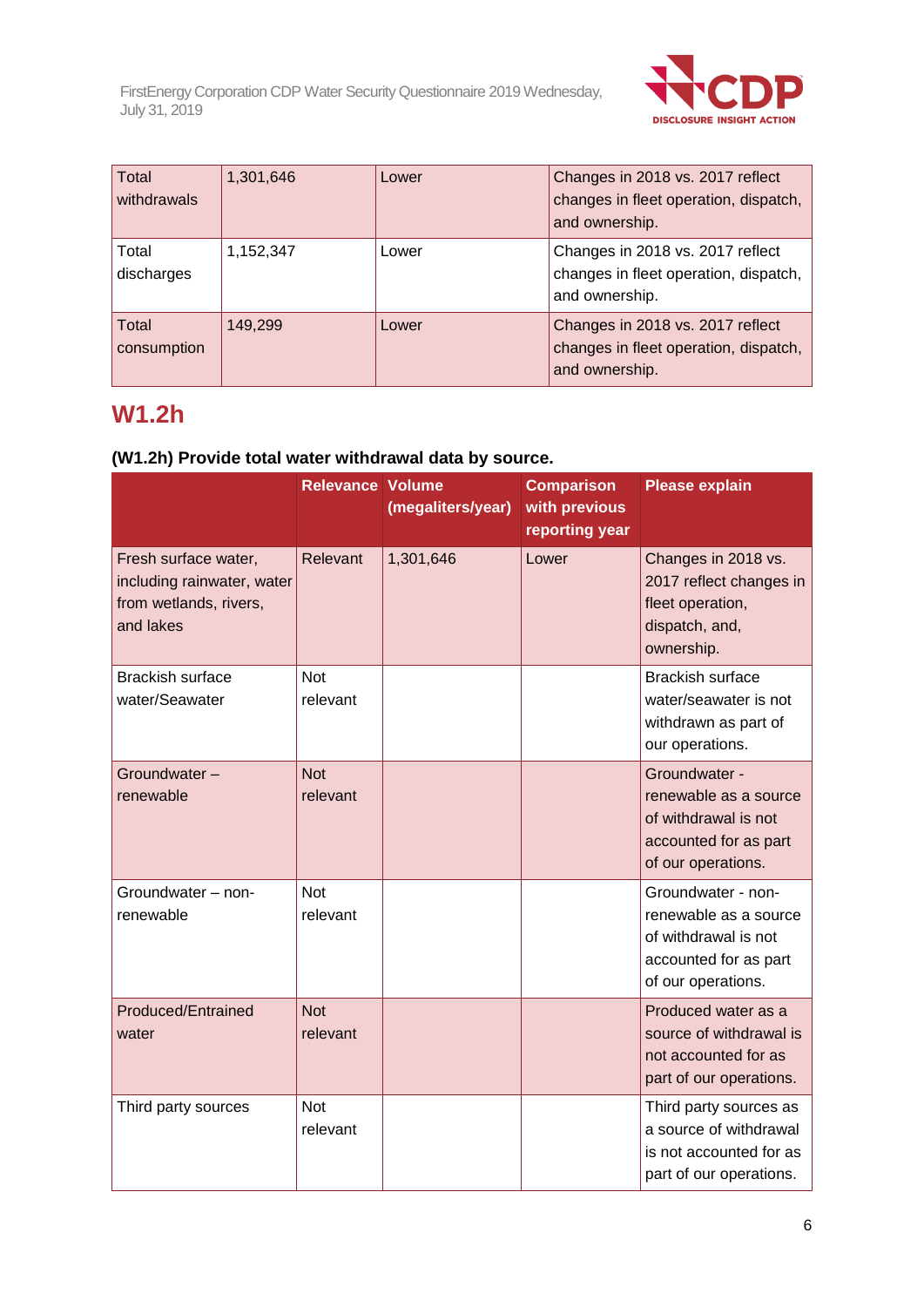

# **W1.2i**

## **(W1.2i) Provide total water discharge data by destination.**

|                                           | <b>Relevance Volume</b> | (megaliters/year) | <b>Comparison with Please explain</b><br>previous<br>reporting year |                                                                                                 |
|-------------------------------------------|-------------------------|-------------------|---------------------------------------------------------------------|-------------------------------------------------------------------------------------------------|
| Fresh surface<br>water                    | Relevant                | 1,152,347         | Lower                                                               | Changes in 2018 vs. 2017<br>reflect changes in fleet<br>operation, dispatch, and,<br>ownership. |
| <b>Brackish surface</b><br>water/seawater | <b>Not</b><br>relevant  |                   |                                                                     | Discharge to brackish<br>surface water/seawater is<br>not part of our operations.               |
| Groundwater                               | <b>Not</b><br>relevant  |                   |                                                                     | Discharge to groundwater<br>is not part of our<br>operations.                                   |
| Third-party<br>destinations               | <b>Not</b><br>relevant  |                   |                                                                     | Discharge to third party<br>destinations is not part of<br>our operations.                      |

# **W1.2j**

## **(W1.2j) What proportion of your total water use do you recycle or reuse?**

|     |        | % recycled Comparison with<br>and reused previous reporting<br>year | <b>Please explain</b>                                                                                                                                                                                                                                   |
|-----|--------|---------------------------------------------------------------------|---------------------------------------------------------------------------------------------------------------------------------------------------------------------------------------------------------------------------------------------------------|
| Row | 76-99% | About the same                                                      | Seven of the nine steam electric FirstEnergy generation<br>facilities, (Perry, Davis-Besse, Beaver Valley, Mansfield,<br>Pleasants, Fort Martin, and Harrison) use closed cycle<br>cooling that can reduce the flows 80 to 90 percent for a<br>facility |

# **W-EU1.3**

## **(W-EU1.3) Do you calculate water intensity for your electricity generation activities?**

No, and we have no plans to do so in the next two years

# **W1.4**

#### **(W1.4) Do you engage with your value chain on water-related issues?**

No, we do not engage on water with our value chain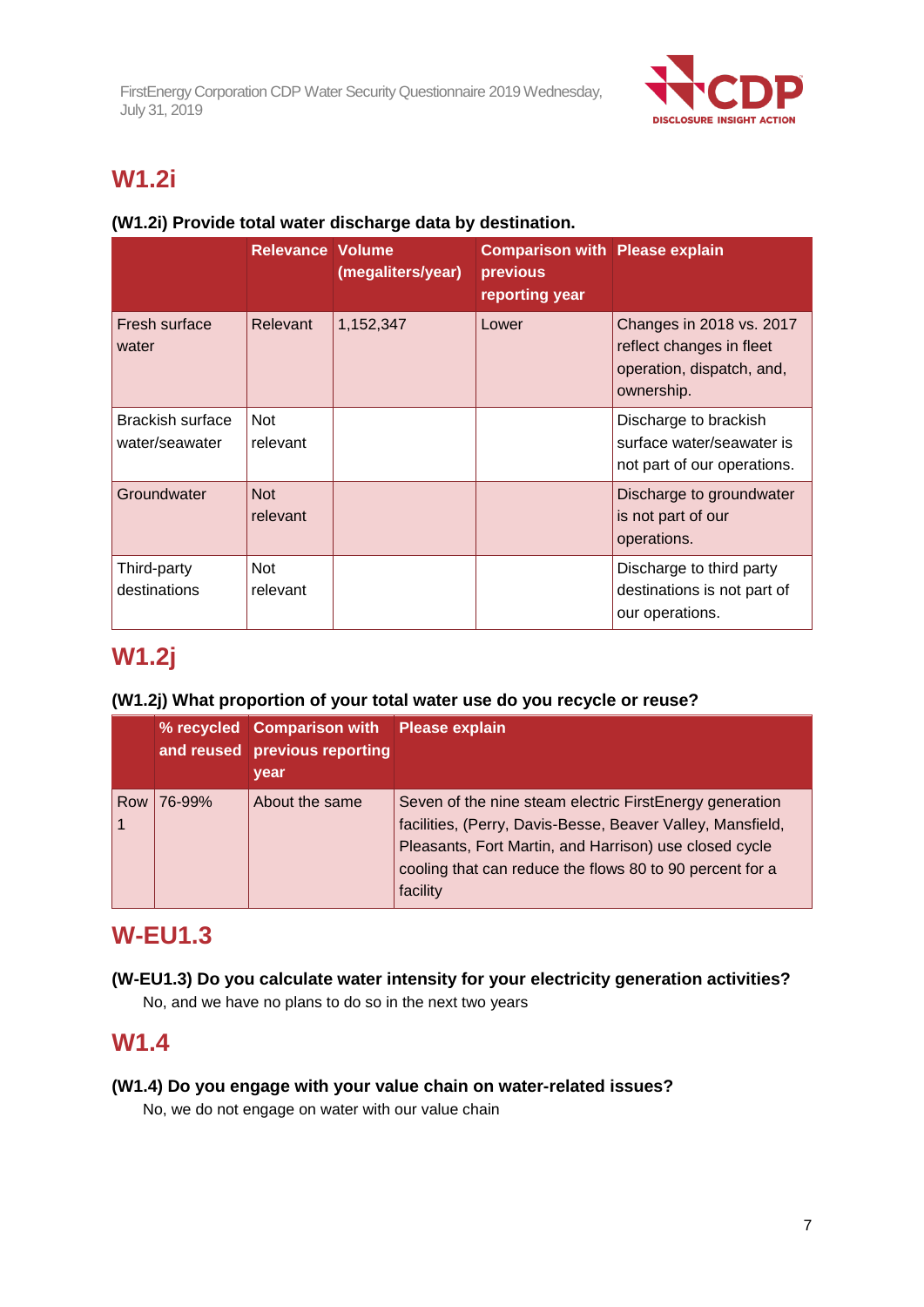

# **W1.4d**

## **(W1.4d) Why do you not engage with any stages of your value chain on water-related issues and what are your plans?**

|     | <b>Primary reason</b> Please explain |                                                                             |
|-----|--------------------------------------|-----------------------------------------------------------------------------|
| Row | Important but not                    | First Energy is a forward-thinking electric utility committed to making     |
|     | an immediate                         | customers' lives brighter and the environment better. As such, FirstEnergy  |
|     | business priority                    | regularly engages with our customers and other stakeholders regarding       |
|     |                                      | water and ecosystems within our territory. In just the second quarter 2018, |
|     |                                      | FirstEnergy provided \$8,000 in grants to the American Littoral Society for |
|     |                                      | coastal enhancements and Hawk Mountain Sanctuary Association for            |
|     |                                      | environmental education. FirstEnergy also offers a Speakers Bureau, free of |
|     |                                      | charge, to civic organizations, chambers of commerce, and consumer          |
|     |                                      | groups to discuss issues, such as energy and the environment. Such          |
|     |                                      | community and stakeholder initiatives and engagement are guided by          |
|     |                                      | FirstEnergy's mission statement and Corporate Responsibility Initiatives.   |

# **W2. Business impacts**

# **W2.1**

**(W2.1) Has your organization experienced any detrimental water-related impacts?** Yes

# **W2.1a**

**(W2.1a) Describe the water-related detrimental impacts experienced by your organization, your response, and total financial impact.**

> **Country/Region** United States of America

**River basin** Mississippi River

**Type of impact driver**

Regulatory

**Primary impact driver** Regulation of discharge quality/volumes

**Primary impact**

Impact on company assets

**Description of impact**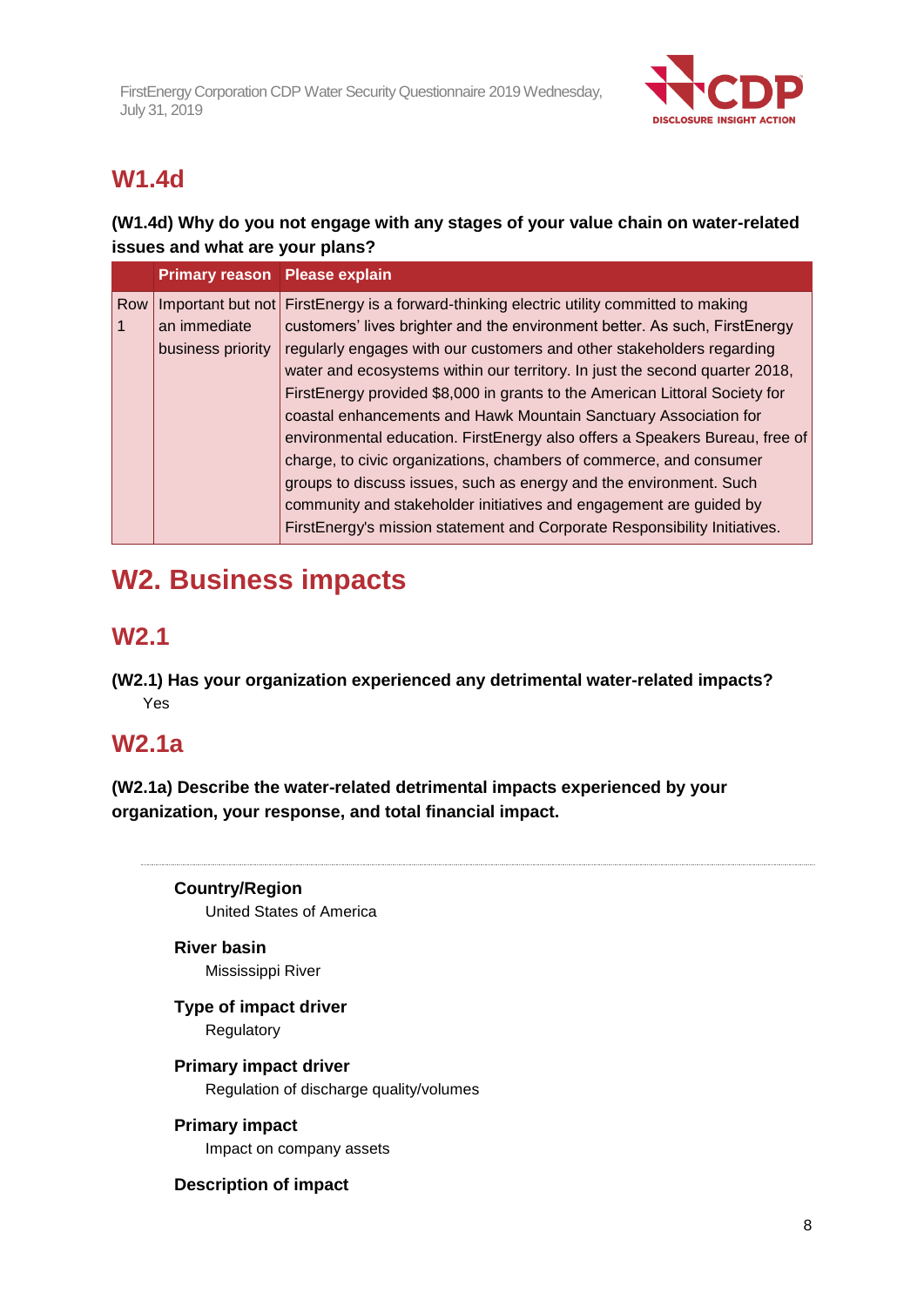

On September 30, 2015, USEPA finalized a rule revising the regulations for the Steam Electric Power Generating category. The rule sets strict limits on the discharge of pollutants in flue gas desulfurization waste water and prohibits the discharge of coal ash transport water. The new requirements directly affect FirstEnergy generation facilities and compliance costs will be in the millions of dollars. Parts of the new ELGs are under reconsideration. The reconsideration provides a period of time that there is uncertainty to the company's strategy for complying with the rule. EPA's regulatory calendar states a proposed rule revision in June 2019 and a final rule in August 2020.

### **Primary response**

Comply with local regulatory requirements

### **Total financial impact**

### **Description of response**

Depending on the outcome of appeals and how any final rules are ultimately implemented, FirstEnergy will comply with the requirements.

# **W2.2**

**(W2.2) In the reporting year, was your organization subject to any fines, enforcement orders, and/or other penalties for water-related regulatory violations?** No

# **W3. Procedures**

# **W-EU3.1**

**(W-EU3.1) How does your organization identify and classify potential water pollutants associated with your business activities in the electric utilities sector that could have a detrimental impact on water ecosystems or human health?**

FirstEnergy generation facilities are regulated under various federal, state, and local water quality regulations, the majority of which are the result of the Clean Water Act and its amendments.

FirstEnergy monitors, identifies, and classifies potential pollutant by compliance with those water quality regulations.

# **W-EU3.1a**

**(W-EU3.1a) Describe how your organization minimizes the adverse impacts of potential water pollutants associated with your activities in the electric utilities sector on water ecosystems or human health.**

| <b>Potential</b> | <b>Description of water</b> | <b>Management</b> | <b>Please explain</b> |
|------------------|-----------------------------|-------------------|-----------------------|
| water            | pollutant and potential     | procedures        |                       |
| pollutant        | <i>impacts</i>              |                   |                       |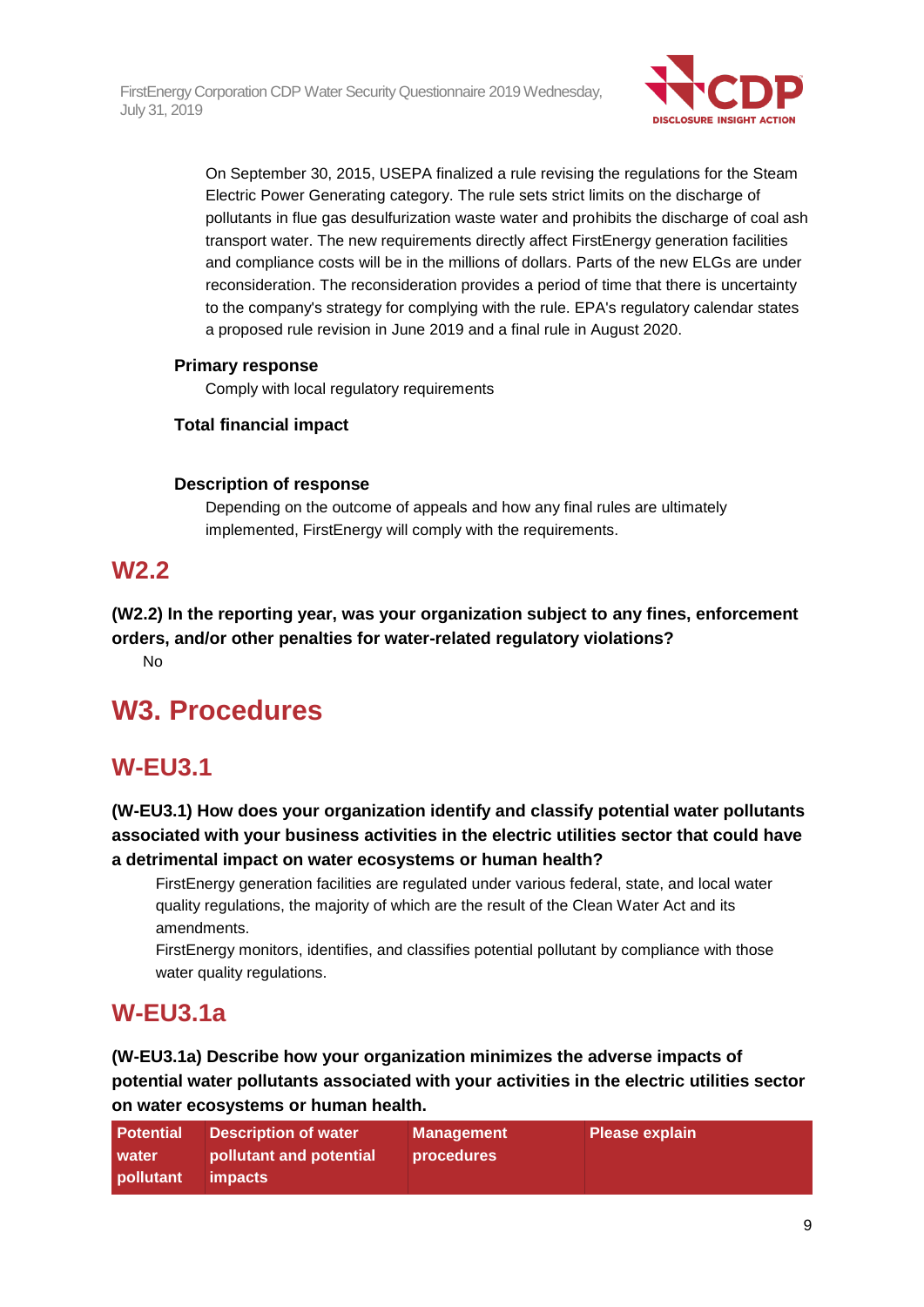

| Coal<br>combustion<br>residuals | In April 2015, EPA finalized<br>regulations for CCRs. EPA<br>has published with the CCR<br>regulations, potential water<br>pollutant and operational<br>impacts from CCRs.                                                                                                                                                                                                                                                                                                                                                                                                                                            | Compliance with<br>effluent quality<br>standards<br>Community/stakeholder<br>engagement<br>Emergency<br>preparedness | While certain provisions of the<br>April 2015 CCR rule are under<br>reconsideration, FirstEnergy<br>intends to comply with the CCR<br>rule, as appropriate.                                                                                                                                                                                                                                                                                              |
|---------------------------------|-----------------------------------------------------------------------------------------------------------------------------------------------------------------------------------------------------------------------------------------------------------------------------------------------------------------------------------------------------------------------------------------------------------------------------------------------------------------------------------------------------------------------------------------------------------------------------------------------------------------------|----------------------------------------------------------------------------------------------------------------------|----------------------------------------------------------------------------------------------------------------------------------------------------------------------------------------------------------------------------------------------------------------------------------------------------------------------------------------------------------------------------------------------------------------------------------------------------------|
| Thermal<br>pollution            | In 2018, FirstEnergy owned<br>and operated 8 thermal<br>electric power plants (Perry<br>Nuclear Power Plant, Davis-<br><b>Besse Nuclear Power</b><br>Station, Beaver Valley<br>Nuclear Power Station,<br>Harrison Power Station,<br>Fort Martin Power Station,<br>Pleasants Power Station,<br><b>Bruce Mansfield Power</b><br>Plant, W.H. Sammis Power<br>Plant). Non-contact cooling<br>water is used at these<br>plants and is inherent to the<br>thermal electric production<br>process. As such, all the<br>thermal electric power<br>plants have obtained 316(a)<br>variances for heated<br>effluent discharges. | Compliance with<br>effluent quality<br>standards<br>Community/stakeholder<br>engagement                              | The potential environmental<br>impacts have been reviewed<br>and studied in the NPDES<br>permit supporting<br>documentation and 316(a)<br>studies. The results of the<br>supporting documentation and<br>studies are permit limits which<br>the facilities complies with.<br>FirstEnergy voluntarily<br>conducts ecological research<br>on the Ohio River through a<br>partnership with the Ohio River<br><b>Ecological Research Program</b><br>(ORERP). |

# **W3.3**

**(W3.3) Does your organization undertake a water-related risk assessment?** Yes, water-related risks are assessed

# **W3.3a**

**(W3.3a) Select the options that best describe your procedures for identifying and assessing water-related risks.**

**Direct operations**

**Coverage** Full

#### **Risk assessment procedure**

Water risks are assessed as part of an enterprise risk management framework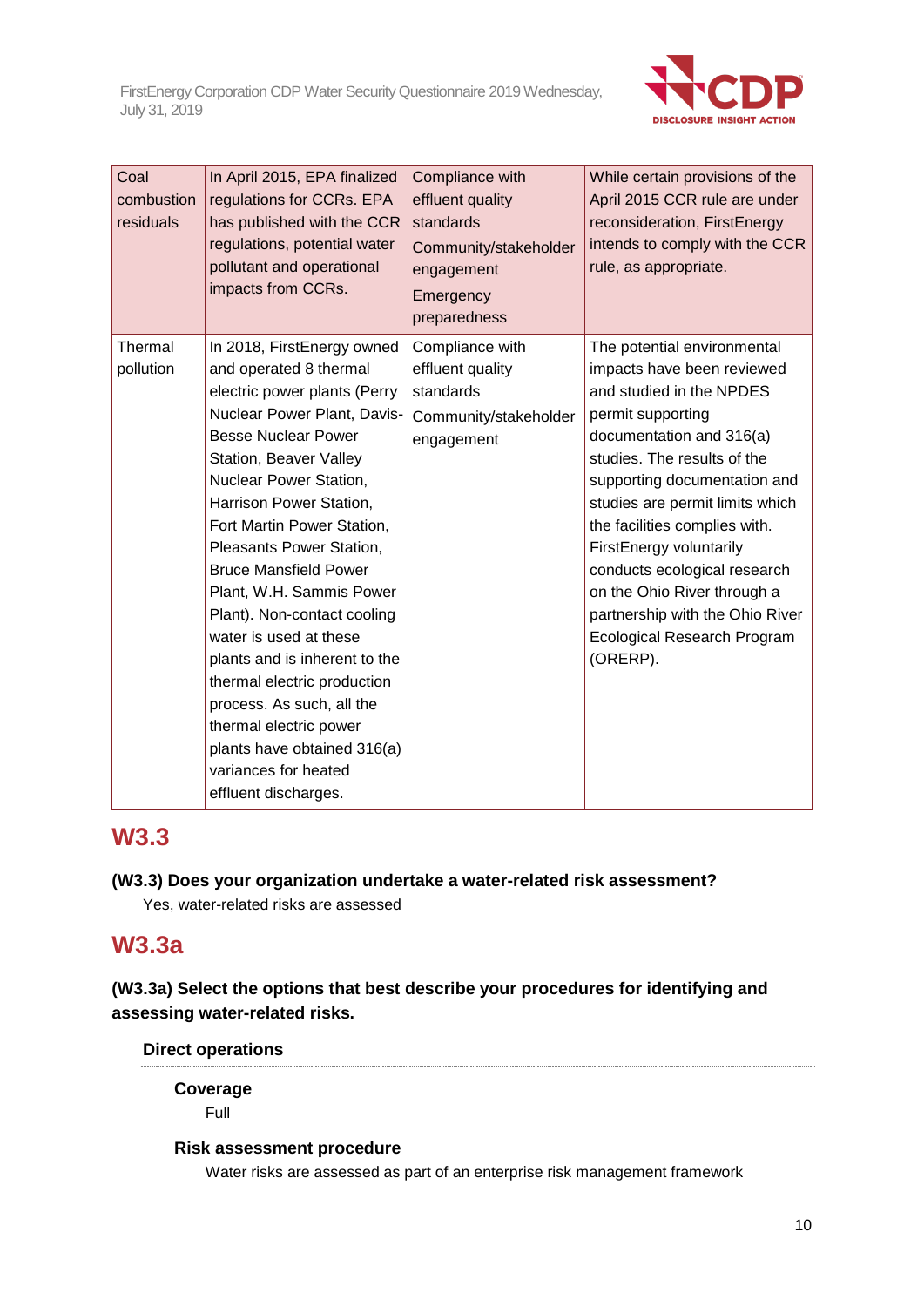

#### **Frequency of assessment**

Six-monthly or more frequently

#### **How far into the future are risks considered?**

3 to 6 years

#### **Type of tools and methods used**

Tools on the market Enterprise Risk Management Databases **Other** 

#### **Tools and methods used**

WRI Aqueduct COSO Enterprise Risk Management Framework Regional government databases Internal company methods Other, please specify PENTOXSD, Cormix, as appropriate

#### **Comment**

FirstEnergy has a formal, comprehensive Enterprise-Wide Risk Management (EWRM) program in place to evaluate water risks on an as needed basis. Plant water quality is frequently assessed under National Pollutant Discharge Elimination System (NPDES) permit conditions. Also, several of FirstEnergy's Ohio River facilities are assessed annually through our participation with the Electric Power Research Institute (EPRI), Ohio River Ecological Research Program (ORERP), and/or the Ohio River Valley Water Sanitation Commission (ORSANCO).

#### **Supply chain**

**Coverage**

None

**Comment**

#### **Other stages of the value chain**

#### **Coverage**

Partial

#### **Risk assessment procedure**

Water risks are assessed as part of an enterprise risk management framework

#### **Frequency of assessment**

Annually

#### **How far into the future are risks considered?**

3 to 6 years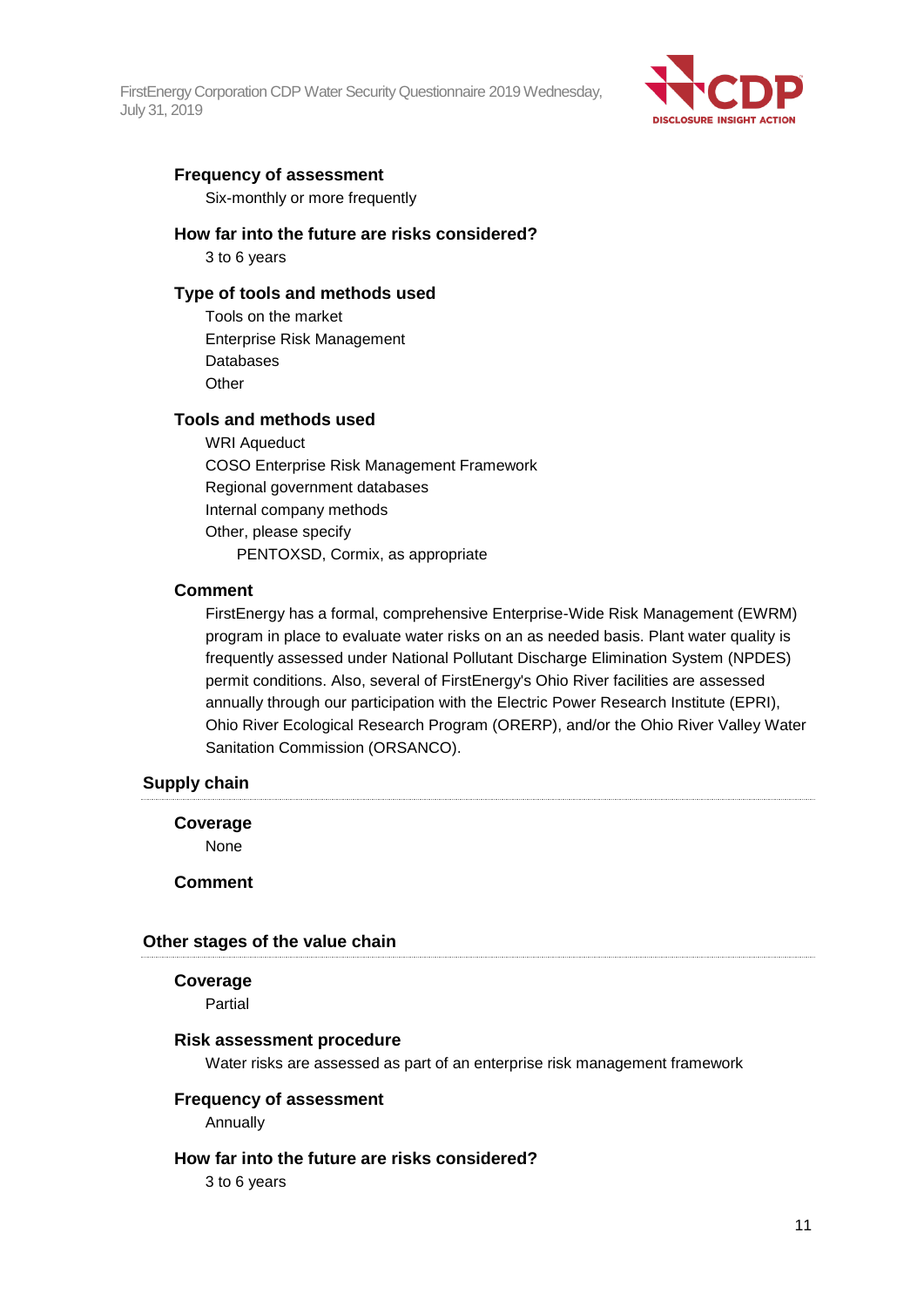

#### **Type of tools and methods used**

Databases **Other** 

#### **Tools and methods used**

Regional government databases Internal company methods

#### **Comment**

FirstEnergy has developed an extensive internal emergency response organization. As such, an incident command structure is employed and drills are conducted, at least, annually. We participate in working groups, training opportunities, and conferences at all levels of the public and private sectors to ensure readiness, build relationships, and stay abreast of technological advances.

# **W3.3b**

## **(W3.3b) Which of the following contextual issues are considered in your organization's water-related risk assessments?**

|                                                                                   | <b>Relevance &amp;</b><br><b>inclusion</b> | <b>Please explain</b>                                                                                                                                                                                                                    |
|-----------------------------------------------------------------------------------|--------------------------------------------|------------------------------------------------------------------------------------------------------------------------------------------------------------------------------------------------------------------------------------------|
| Water availability at a<br>basin/catchment level                                  | Relevant,<br>sometimes<br>included         | These issues are relevant and included as situations<br>arise.                                                                                                                                                                           |
| Water quality at a<br>basin/catchment level                                       | Relevant,<br>sometimes<br>included         | These issues are relevant and included as situations<br>arise.                                                                                                                                                                           |
| Stakeholder conflicts<br>concerning water resources<br>at a basin/catchment level | Relevant,<br>sometimes<br>included         | FirstEnergy works to minimize the environmental<br>impact of our generating plants and other facilities.<br>Our sustainability efforts reflect our commitment to<br>creating lasting value in the communities where we<br>live and work. |
| Implications of water on<br>your key commodities/raw<br>materials                 | Relevant,<br>sometimes<br>included         | These issues are relevant and included as situations<br>arise.                                                                                                                                                                           |
| Water-related regulatory<br>frameworks                                            | Relevant,<br>always included               | The Company works and complies in the framework<br>of the Clean Water Act and actively evaluates the<br>evolving regulatory framework.                                                                                                   |
| Status of ecosystems and<br>habitats                                              | Relevant,<br>always included               | All relevant water quality standards, Endangered<br>Species Act, and wetland impacts are evaluated as<br>situations arise to minimize ecosystem and habitat<br>issues.                                                                   |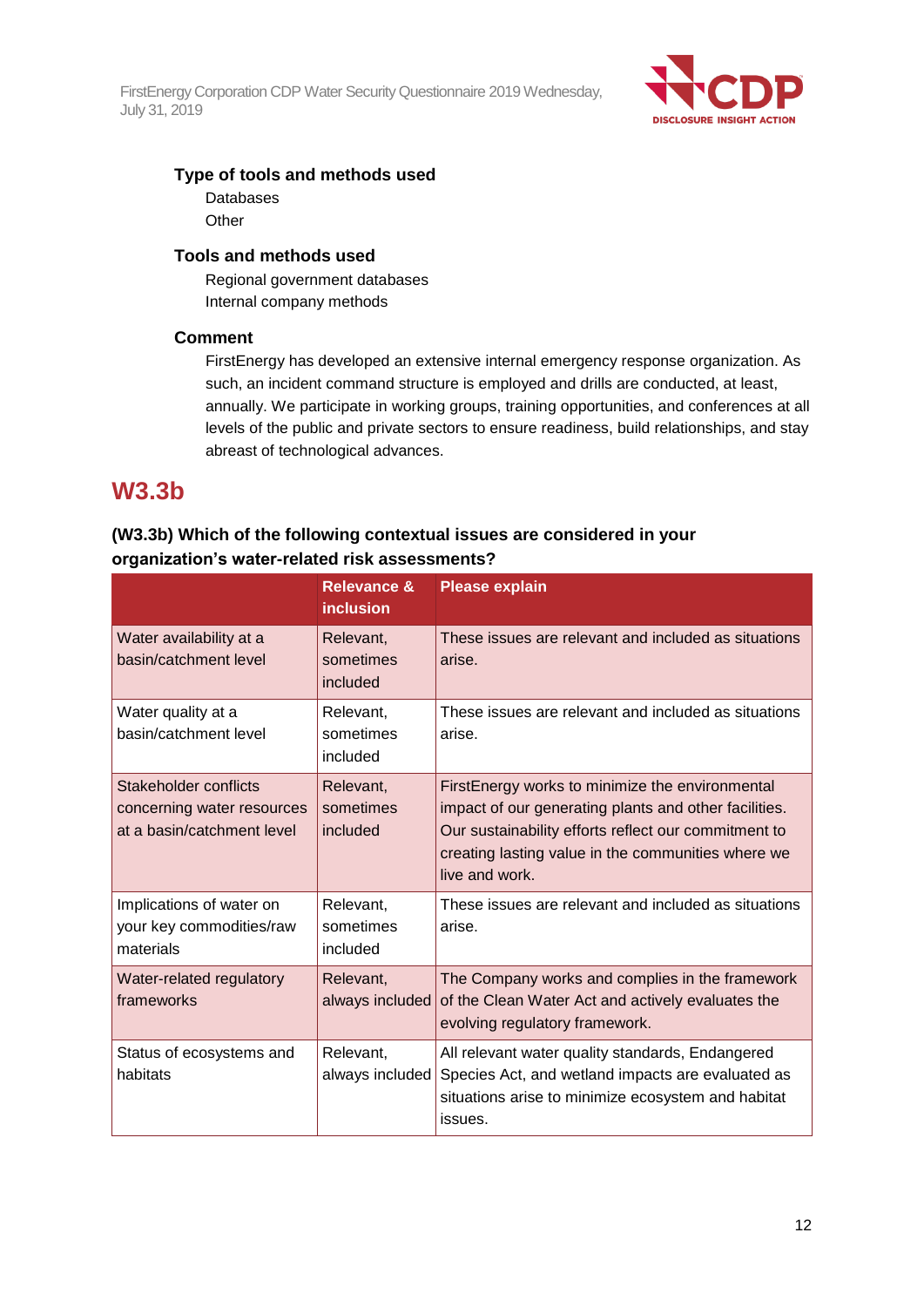

| Access to fully-functioning,<br>safely managed WASH<br>services for all employees | Relevant,                                | The Company works to ensure that all employees<br>always included have access to WASH services    |
|-----------------------------------------------------------------------------------|------------------------------------------|---------------------------------------------------------------------------------------------------|
| Other contextual issues,<br>please specify                                        | Not relevant,<br>explanation<br>provided | FirstEnergy believes the categories above cover a<br>wide range of water related risk assessments |

# **W3.3c**

## **(W3.3c) Which of the following stakeholders are considered in your organization's water-related risk assessments?**

|                                                              | <b>Relevance &amp;</b><br><b>inclusion</b> | <b>Please explain</b>                                                                                                                                     |
|--------------------------------------------------------------|--------------------------------------------|-----------------------------------------------------------------------------------------------------------------------------------------------------------|
| <b>Customers</b>                                             | Relevant,<br>sometimes<br>included         | These stakeholders are often mentioned in our<br>Sustainability Report and other documentation.                                                           |
| Employees                                                    | Relevant,<br>sometimes<br>included         | These stakeholders are often mentioned in our<br>Sustainability Report and other documentation.                                                           |
| Investors                                                    | Relevant,<br>sometimes<br>included         | Investors are informed of water issues in the<br>Company's annual report, sustainability report, and<br>other documentation.                              |
| Local communities                                            | Relevant,<br>sometimes<br>included         | These stakeholders are often mentioned in our<br>Sustainability Report and other documentation.                                                           |
| <b>NGOs</b>                                                  | Relevant,<br>sometimes<br>included         | These stakeholders are relevant and included as<br>situations arise.                                                                                      |
| Other water users at a<br>basin/catchment level              | Relevant,<br>sometimes<br>included         | These stakeholders are relevant and included as<br>situations arise.                                                                                      |
| <b>Regulators</b>                                            | Relevant,<br>sometimes<br>included         | FirstEnergy works with regulators as situations arise.                                                                                                    |
| River basin management<br>authorities                        | Relevant,<br>sometimes<br>included         | FirstEnergy is a participant of ORSANCO and EPRI.<br>While EPRI is not a river basin authority, it frequently<br>does research which authorities may use. |
| <b>Statutory special interest</b><br>groups at a local level | Relevant,<br>sometimes<br>included         | These stakeholders are relevant and included as<br>situations arise.                                                                                      |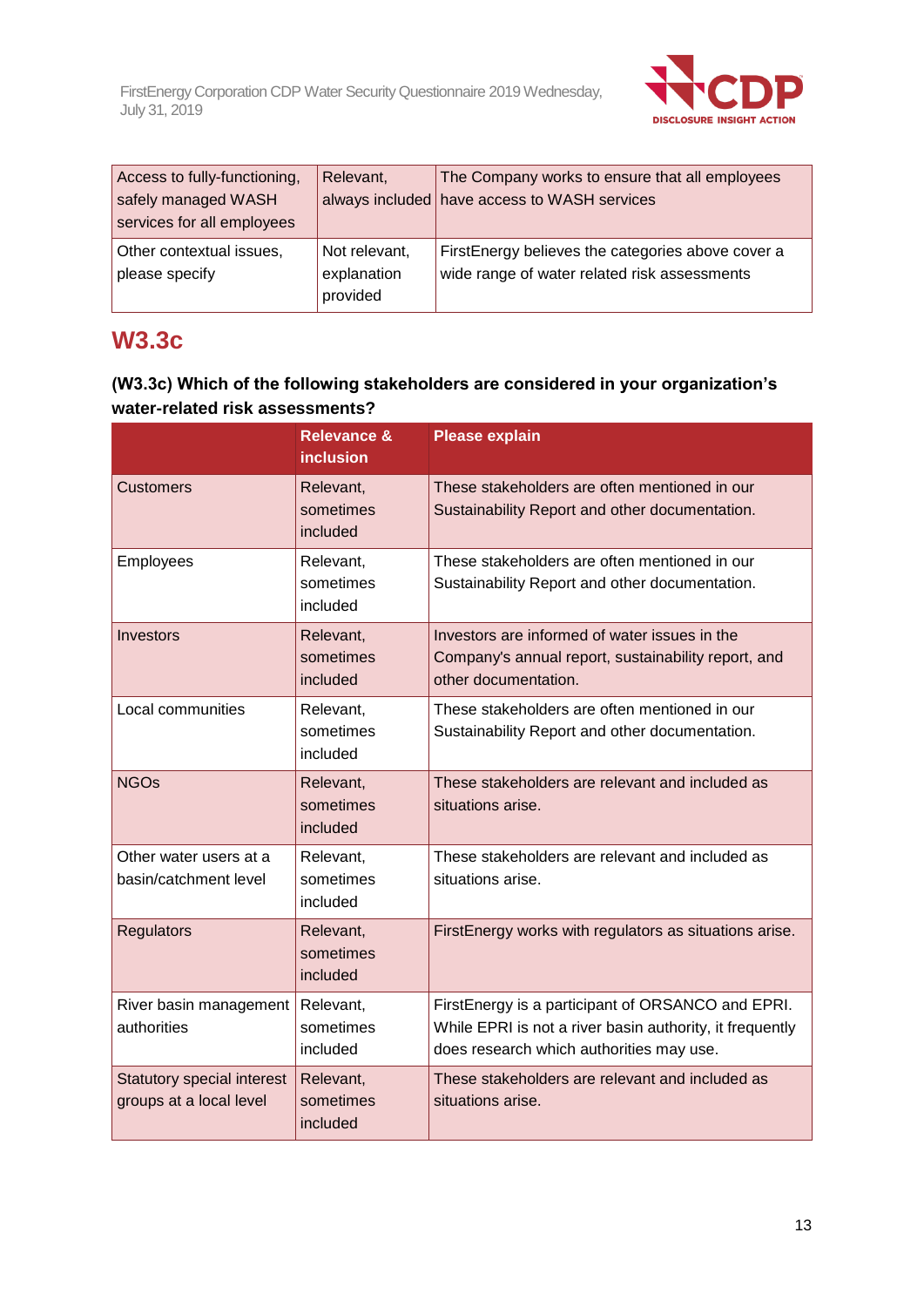

| <b>Suppliers</b>                     | Relevant,<br>sometimes<br>included       | These stakeholders are relevant and included as<br>situations arise.                            |
|--------------------------------------|------------------------------------------|-------------------------------------------------------------------------------------------------|
| Water utilities at a local<br>level  | Relevant,<br>sometimes<br>included       | These stakeholders are relevant and included as<br>situations arise.                            |
| Other stakeholder,<br>please specify | Not relevant,<br>explanation<br>provided | First Energy believes the categories above cover a<br>wide range of water related stakeholders. |

# **W3.3d**

## **(W3.3d) Describe your organization's process for identifying, assessing, and responding to water-related risks within your direct operations and other stages of your value chain.**

A formal, comprehensive Enterprise-Wide Risk Management (EWRM) program in in place to ensure FirstEnergy thoroughly assesses and addresses risks and opportunities that could impact its electric system, including those posed by changes in the climate. These risks are assessed on short (0-1 year), medium (1-3 years), and long term (3-5 years and beyond) basis, with emphasis on long-term planning for potential climate-related issues. The EWRM's framework identifies individual risks at the enterprise, business unit, or project level groups them into four main categories (strategic, operational, compliance, and financial, all of which have potential ties to climate.

# **W4. Risks and opportunities**

# **W4.1**

## **(W4.1) Have you identified any inherent water-related risks with the potential to have a substantive financial or strategic impact on your business?**

No

# **W4.1a**

## **(W4.1a) How does your organization define substantive financial or strategic impact on your business?**

Other than the ever-present potential for regulatory change, or the unlikely disruption of water sources, FirstEnergy has not identified any inherent water-related risks with the potential to have a substantive financial or strategic impact on its business.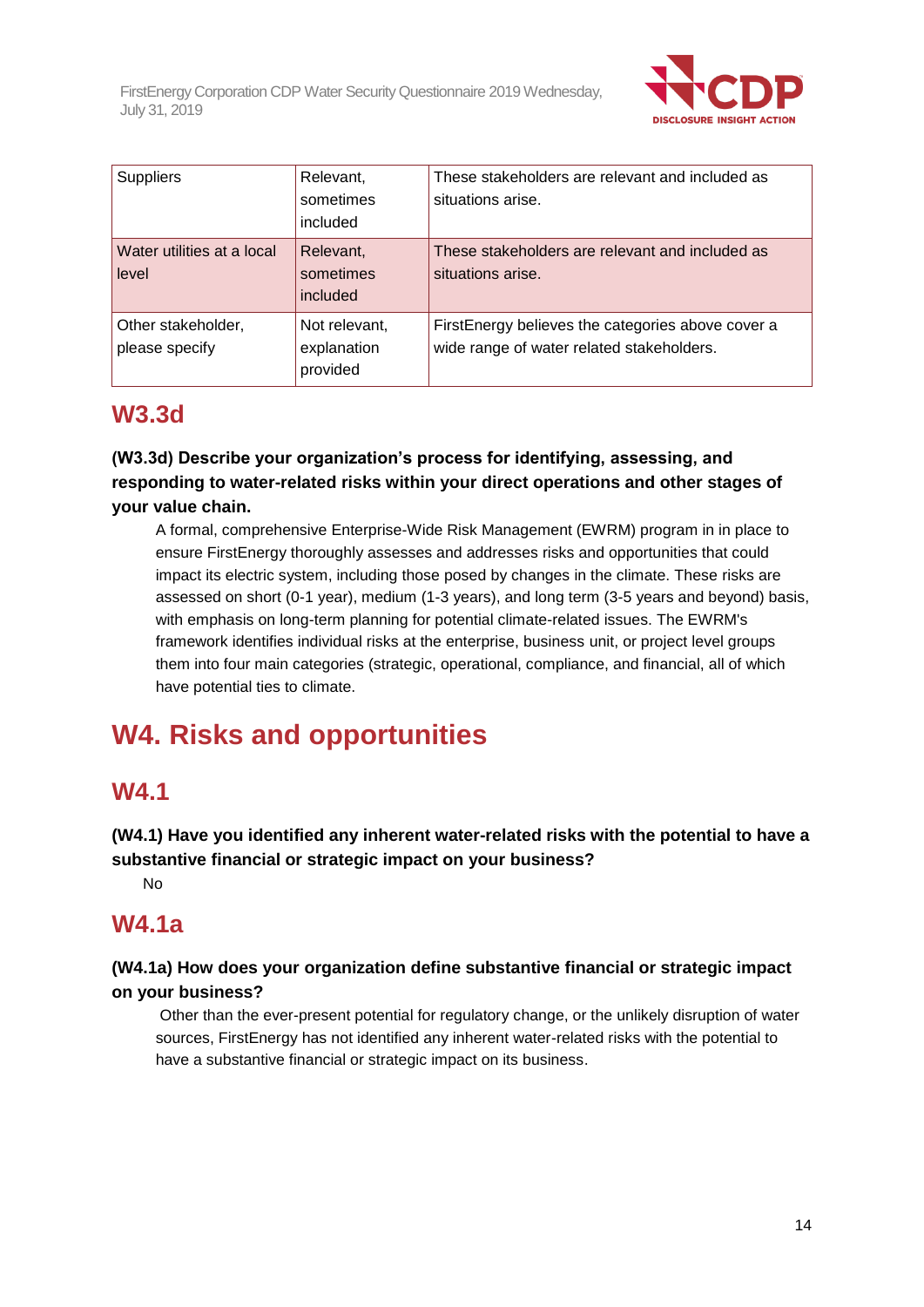

# **W4.2b**

**(W4.2b) Why does your organization not consider itself exposed to water risks in its direct operations with the potential to have a substantive financial or strategic impact?**

|       | <b>Primary reason</b> | <b>Please explain</b> |
|-------|-----------------------|-----------------------|
| Row 1 |                       |                       |

# **W4.2c**

**(W4.2c) Why does your organization not consider itself exposed to water risks in its value chain (beyond direct operations) with the potential to have a substantive financial or strategic impact?**

|     | <b>Primary reason</b>           | <b>Please explain</b>                                 |
|-----|---------------------------------|-------------------------------------------------------|
| Row | Risks exist, but no substantive | FirstEnergy has not yet evaluated the impact of water |
|     | impact anticipated              | risks from our supply chain                           |

# **W4.3**

**(W4.3) Have you identified any water-related opportunities with the potential to have a substantive financial or strategic impact on your business?**

Yes, we have identified opportunities, and some/all are being realized

# **W4.3a**

**(W4.3a) Provide details of opportunities currently being realized that could have a substantive financial or strategic impact on your business.**

**Type of opportunity Efficiency** 

## **Primary water-related opportunity**

Improved water efficiency in operations

## **Company-specific description & strategy to realize opportunity**

Cost savings improved water efficiency regulatory changes social license to operating use of cooling towers - current - FirstEnergy's generation fleet operates closed loop systems which recirculate cooling water; and once through cooling systems which return most of the water to the same source.

## **Estimated timeframe for realization**

Current - up to 1 year

## **Magnitude of potential financial impact**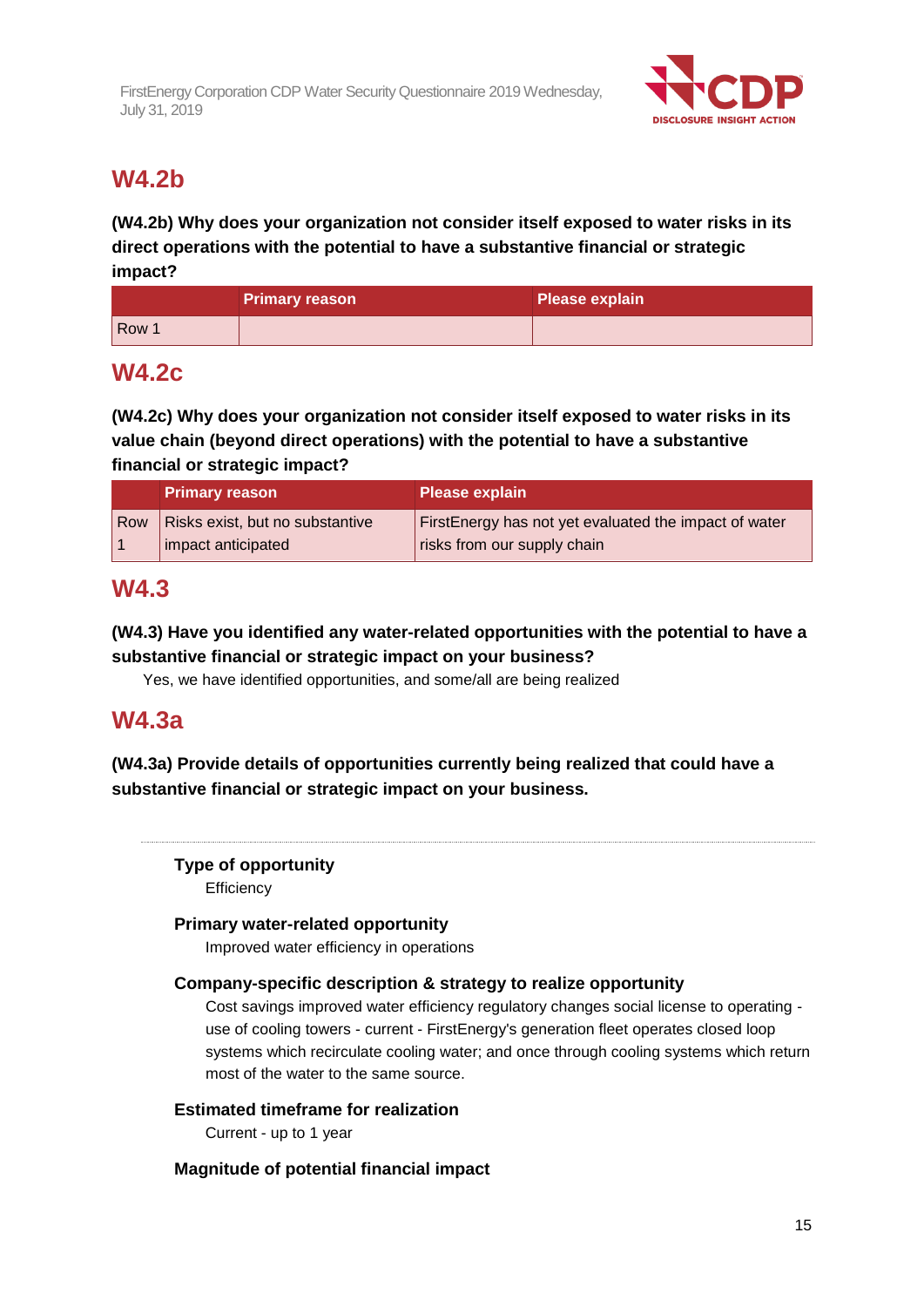

#### Unknown

**Are you able to provide a potential financial impact figure?** No, we do not have this figure

**Potential financial impact figure (currency)**

**Potential financial impact figure – minimum (currency)**

**Potential financial impact figure – maximum (currency)**

#### **Explanation of financial impact**

Unknown

#### **Type of opportunity**

Resilience

#### **Primary water-related opportunity**

Increased resilience to impacts of climate change

#### **Company-specific description & strategy to realize opportunity**

Since launching EtF in 2014, FirstEnergy has completed 600 to 700 projects per year. These projects allow grid operators more operational flexibility that enables them to more swiftly respond to changing grid conditions.

These improvements have provided a measurable result for our customers, including a 37 percent reduction in equipment related outages on the transmission system serving The Illuminating Company, Ohio Edison, and Toledo Edison utilities.

#### **Estimated timeframe for realization**

Current - up to 1 year

**Magnitude of potential financial impact**

High

**Are you able to provide a potential financial impact figure?**

Yes, a single figure estimate

#### **Potential financial impact figure (currency)**

1,200,000,000

#### **Potential financial impact figure – minimum (currency)**

**Potential financial impact figure – maximum (currency)**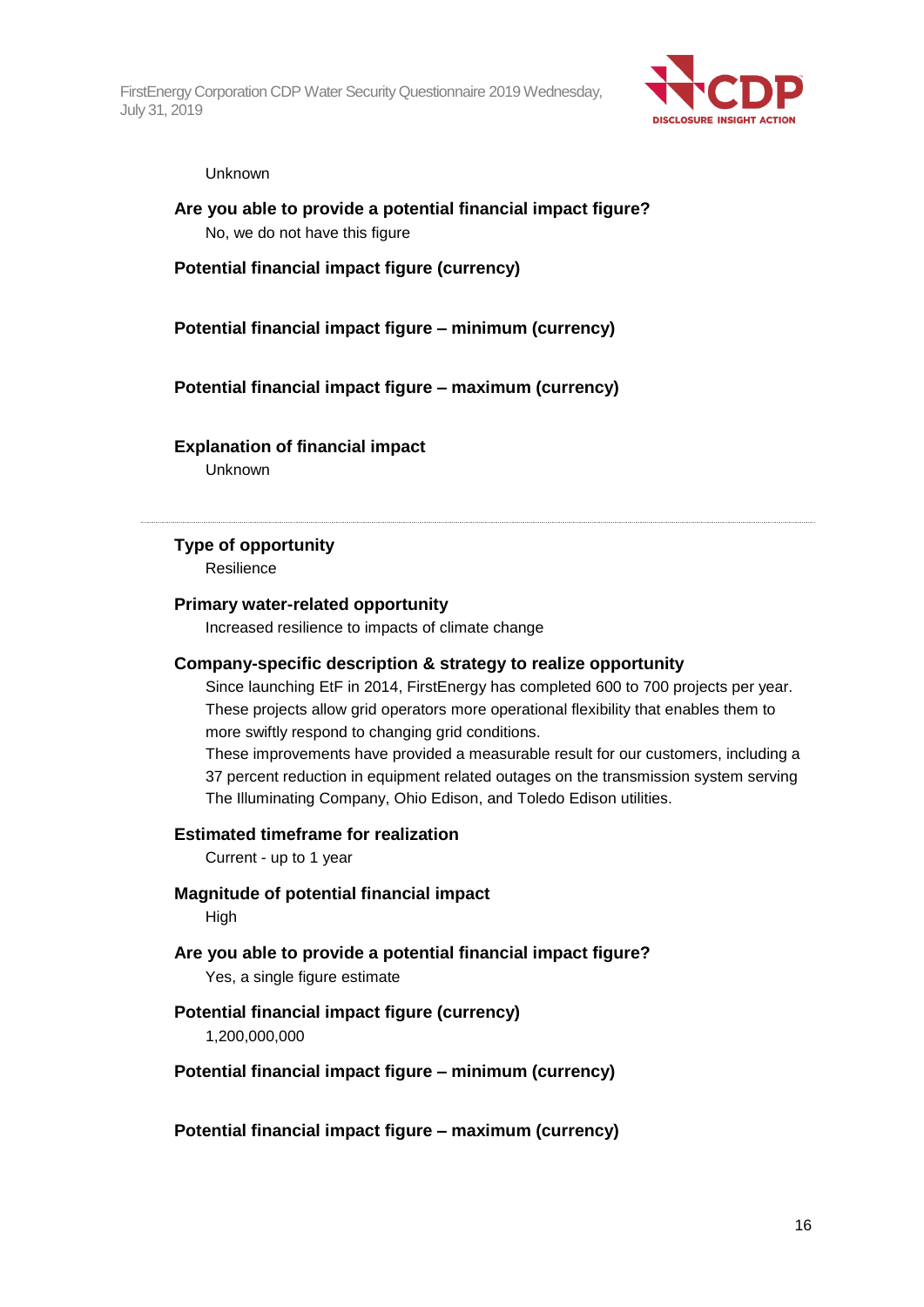

#### **Explanation of financial impact**

Investments from 2014 to 2018 totaled nearly \$5.6 billion. We plan to invest from 2019 to 2021 \$1.2 billion per year on transmission projects.

#### **Type of opportunity**

**Other** 

#### **Primary water-related opportunity**

Other, please specify **Pollinators** 

#### **Company-specific description & strategy to realize opportunity**

FirstEnergy has participated in the Electric Power Research Institute's (EPRI) Pollinator Week. By participating, FirstEnergy expanded our customers knowledge of the value of pollinators. FirstEnergy also maintains approximately 14,000 miles of transmission line corridors.

FirstEnergy uses an Integrated vegetation management system that provides for low growing, pollinator friendly plants that help sustain healthy populations of bees, butterflies and other pollinators.

Finally, FirstEnergy has partners with EPRI, the State University of New York, and The Ohio State University-Mansfield to Study pollinators and rejuvenate declining populations along our transmission corridors.

#### **Estimated timeframe for realization**

Current - up to 1 year

#### **Magnitude of potential financial impact**

Unknown

#### **Are you able to provide a potential financial impact figure?** No, we do not have this figure

**Potential financial impact figure (currency)**

**Potential financial impact figure – minimum (currency)**

**Potential financial impact figure – maximum (currency)**

#### **Explanation of financial impact**

unknown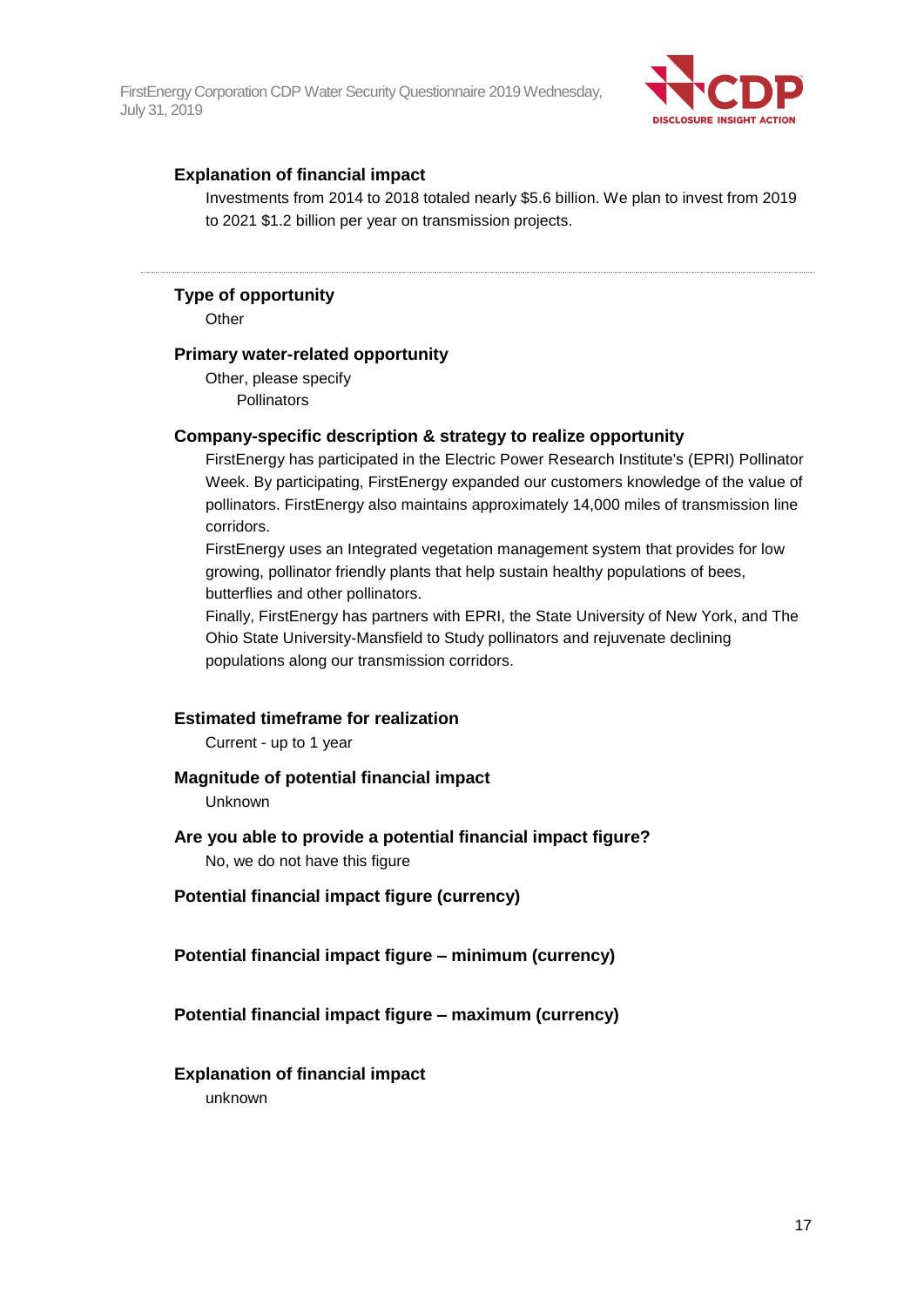

# **W6. Governance**

# **W6.1**

### **(W6.1) Does your organization have a water policy?**

Yes, we have a documented water policy that is publicly available

## **W6.1a**

## **(W6.1a) Select the options that best describe the scope and content of your water policy.**

|     | <b>Scope</b>     | <b>Content</b>                                                                                                                                                                 | <b>Please explain</b>                                                                                                                           |
|-----|------------------|--------------------------------------------------------------------------------------------------------------------------------------------------------------------------------|-------------------------------------------------------------------------------------------------------------------------------------------------|
| Row | Company-<br>wide | Description of business<br>dependency on water<br>Description of business<br>impact on water<br>Description of water-related<br>performance standards for<br>direct operations | FirstEnergy has a publicly available<br>environmental policy that states our intent to<br>minimize impacts and use natural resources<br>wisely. |

# **W6.2**

## **(W6.2) Is there board level oversight of water-related issues within your organization?** Yes

# **W6.2a**

**(W6.2a) Identify the position(s) (do not include any names) of the individual(s) on the board with responsibility for water-related issues.**

| <b>Position of</b><br>individual | <b>Please explain</b>                                                              |
|----------------------------------|------------------------------------------------------------------------------------|
| <b>Chief</b>                     | FirstEnergy's President and Chief Executive Officer is responsible for the         |
| Executive                        | management of climate-related issues for the company, and our Board of Directors   |
| Officer (CEO)                    | provides oversight. Senior company executives provide regular updates with the     |
|                                  | Board and relevant Board committees on topics related to climate issues, including |
|                                  | business strategy, legislative and regulatory policies and climate initiatives.    |

# **W6.2b**

## **(W6.2b) Provide further details on the board's oversight of water-related issues.**

| <b>Frequency that water-</b> | Governance mechanisms into Please explain |  |
|------------------------------|-------------------------------------------|--|
| related issues are a         | which water-related issues are            |  |
| scheduled agenda item        | integrated                                |  |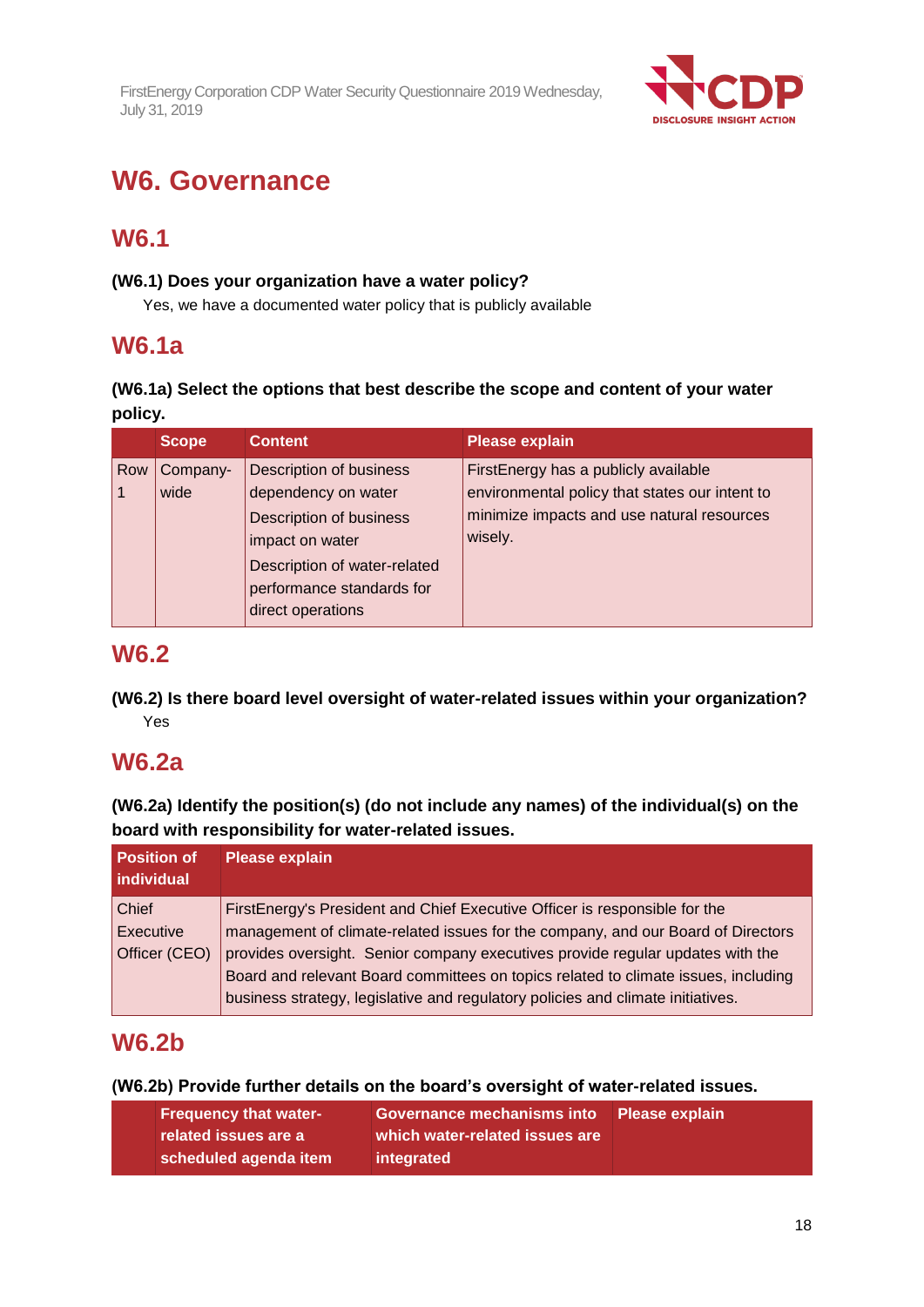

| Row | Scheduled - all meetings | Reviewing and guiding major     | FirstEnergy's Board of      |
|-----|--------------------------|---------------------------------|-----------------------------|
|     |                          | plans of action                 | Directors has a Corporate   |
|     |                          | Reviewing and guiding risk      | Governance, Sustainability, |
|     |                          | management policies             | and Corporate               |
|     |                          | Reviewing and guiding strategy  | Responsibility              |
|     |                          | Reviewing and guiding corporate | Committee that oversees     |
|     |                          | responsibility strategy         | water related issues.       |

# **W6.3**

**(W6.3) Provide the highest management-level position(s) or committee(s) with responsibility for water-related issues (do not include the names of individuals).**

**Name of the position(s) and/or committee(s)** Chief Executive Officer (CEO)

## **Responsibility**

Managing water-related risks and opportunities

### **Frequency of reporting to the board on water-related issues**

As important matters arise

#### **Please explain**

FirstEnergy has a Director of Environment and Director of Strategy, Long Term Planning, and Corporate Responsibility; these roles are responsible to report important climate and water related issues, which will be vetted and the CEO will be updated of important matters.

# **W-FB6.4/W-CH6.4/W-EU6.4/W-OG6.4/W-MM6.4**

**(W-FB6.4/W-CH6.4/W-EU6.4/W-OG6.4/W-MM6.4) Do you provide incentives to C-suite employees or board members for the management of water-related issues?** Yes

# **W-FB6.4a/W-CH6.4a/W-EU6.4a/W-OG6.4a/W-MM6.4a**

**(W-FB6.4a/W-CH6.4a/W-EU6.4a/W-OG6.4a/W-MM6.4a) What incentives are provided to C-suite employees or board members for the management of water-related issues (do not include the names of individuals)?**

|          | Who is entitled to<br>benefit from these<br>incentives? | Indicator for<br>incentivized<br>performance | <b>Please explain</b>                    |
|----------|---------------------------------------------------------|----------------------------------------------|------------------------------------------|
| Monetary | Board/Executive                                         | <b>Effluent quality</b>                      | FirstEnergy has environmental metrics    |
| reward   | board                                                   | improvements                                 | (with associated incentive compensation) |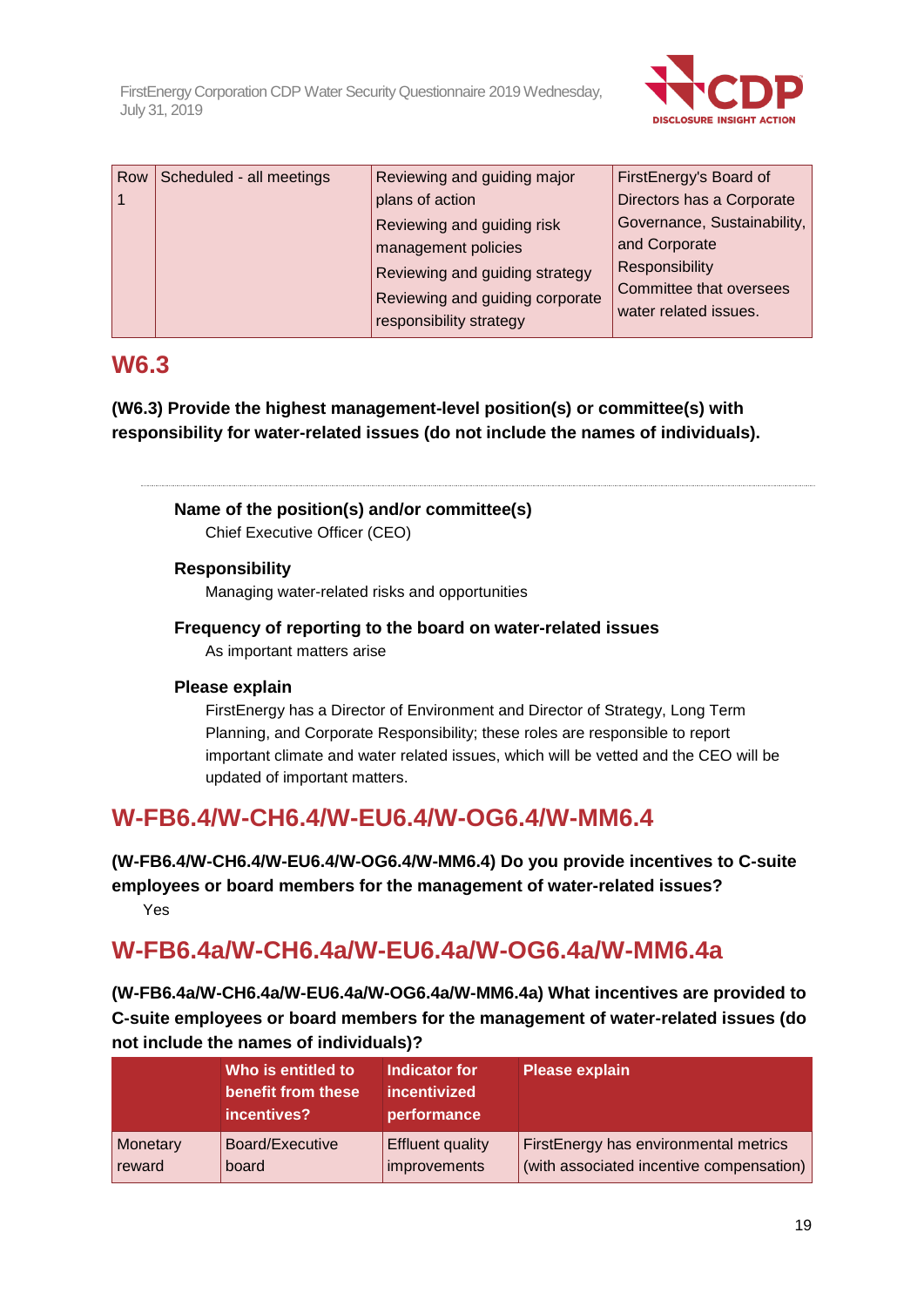

|                                   | Corporate executive<br>team<br>Other, please specify<br>All employees |                                                                                                                                                                                                            | for employees, an executive<br>management committee, and a Board of<br>Director's committee.                                              |
|-----------------------------------|-----------------------------------------------------------------------|------------------------------------------------------------------------------------------------------------------------------------------------------------------------------------------------------------|-------------------------------------------------------------------------------------------------------------------------------------------|
| Recognition<br>(non-<br>monetary) | Other, please specify<br>All employees                                | Reduction of<br>water withdrawals<br>Reduction in<br>consumptive<br>volumes<br>Reduction of<br>product water<br>intensity<br><b>Effluent quality</b><br>improvements<br>Water-related<br>community project | FirstEnergy regularly celebrates the<br>efforts of employees to produce and<br>deliver electricity in an environmentally<br>sound manner. |
| Other non-<br>monetary<br>reward  |                                                                       |                                                                                                                                                                                                            |                                                                                                                                           |

# **W6.5**

**(W6.5) Do you engage in activities that could either directly or indirectly influence public policy on water through any of the following?**

- Yes, direct engagement with policy makers
- Yes, trade associations
- Yes, funding research organizations

# **W6.5a**

## **(W6.5a) What processes do you have in place to ensure that all of your direct and indirect activities seeking to influence policy are consistent with your water policy/water commitments?**

FirstEnergy has a decision-making and oversight processes in place for political contributions and expenditures to ensure such contributions or expenditures are legally permissible and in the best interests of FirstEnergy.

# **W6.6**

## **(W6.6) Did your organization include information about its response to water-related risks in its most recent mainstream financial report?**

Yes (you may attach the report - this is optional)

U 2018 Annual Report.pdf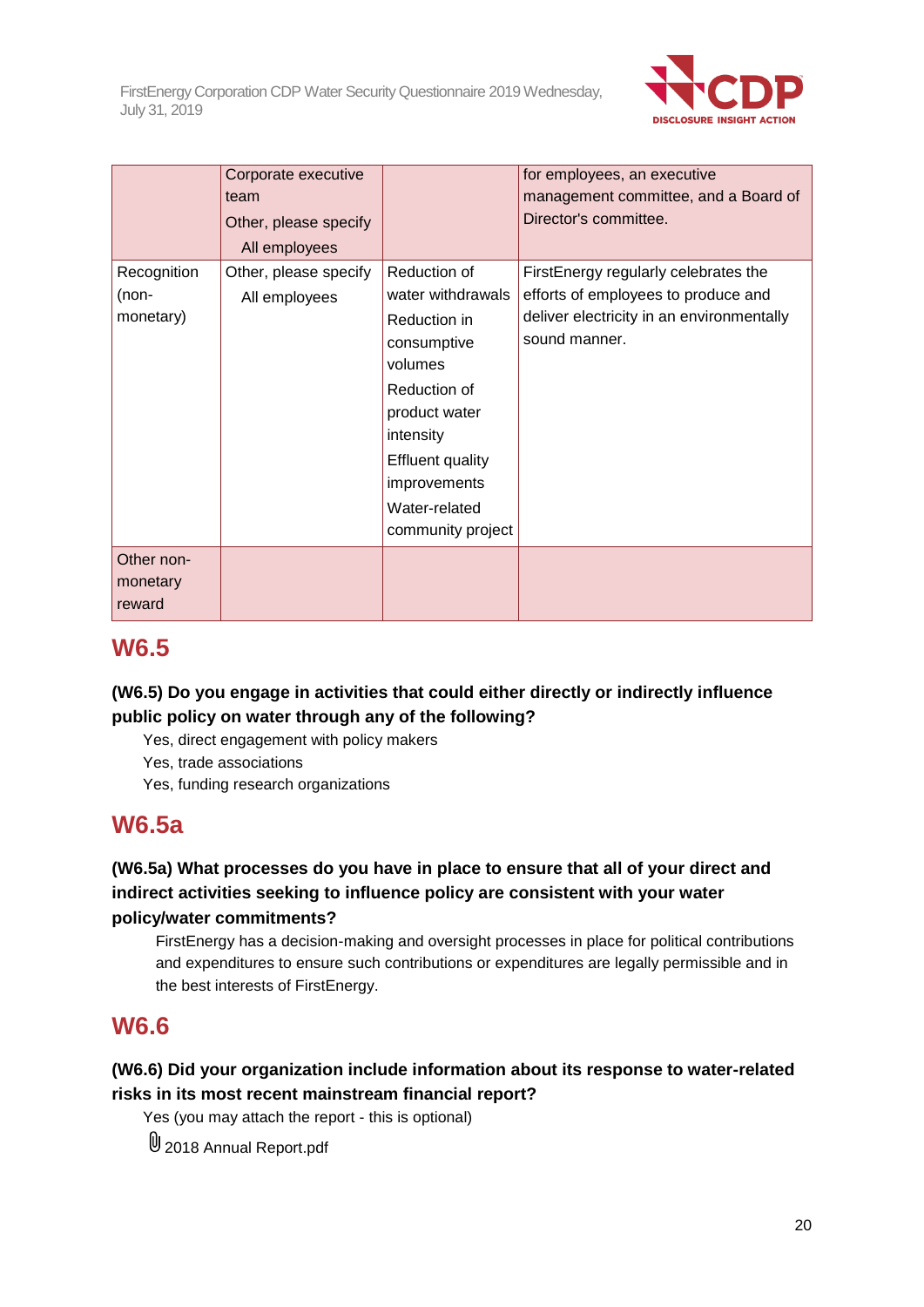

# **W7. Business strategy**

# **W7.1**

## **(W7.1) Are water-related issues integrated into any aspects of your long-term strategic business plan, and if so how?**

|                                                      | Are water-<br>related issues<br>integrated?     | time<br>horizon<br>(years) | Long-term Please explain                                                                                                                                                                                                                                                                                                                             |
|------------------------------------------------------|-------------------------------------------------|----------------------------|------------------------------------------------------------------------------------------------------------------------------------------------------------------------------------------------------------------------------------------------------------------------------------------------------------------------------------------------------|
| Long-term<br>business<br>objectives                  | Yes, water-<br>related issues<br>are integrated | $5 - 10$                   | Water compliance and costs are factored into the<br>business strategy of the organization. FirstEnergy has<br>spent more than \$10 billion on environmental<br>performance since 1970. We have used a combination<br>of innovated and conventional technologies,<br>environmental management systems, and Company<br>personnel to align these goals. |
| Strategy for<br>achieving<br>long-term<br>objectives | Yes, water-<br>related issues<br>are integrated | $5 - 10$                   | Water compliance and costs are factored into the<br>business strategy of the organization. FirstEnergy has<br>spent more than \$10 billion on environmental<br>performance since 1970. We have used a combination<br>of innovated and conventional technologies,<br>environmental management systems, and Company<br>personnel to align these goals. |
| Financial<br>planning                                | Yes, water-<br>related issues<br>are integrated | $5 - 10$                   | Water compliance and costs are factored into the<br>business strategy of the organization. FirstEnergy has<br>spent more than \$10 billion on environmental<br>performance since 1970. We have used a combination<br>of innovated and conventional technologies,<br>environmental management systems, and Company<br>personnel to align these goals. |

# **W7.2**

**(W7.2) What is the trend in your organization's water-related capital expenditure (CAPEX) and operating expenditure (OPEX) for the reporting year, and the anticipated trend for the next reporting year?**

**Row 1**

**Water-related CAPEX (+/- % change)**

**Anticipated forward trend for CAPEX (+/- % change)**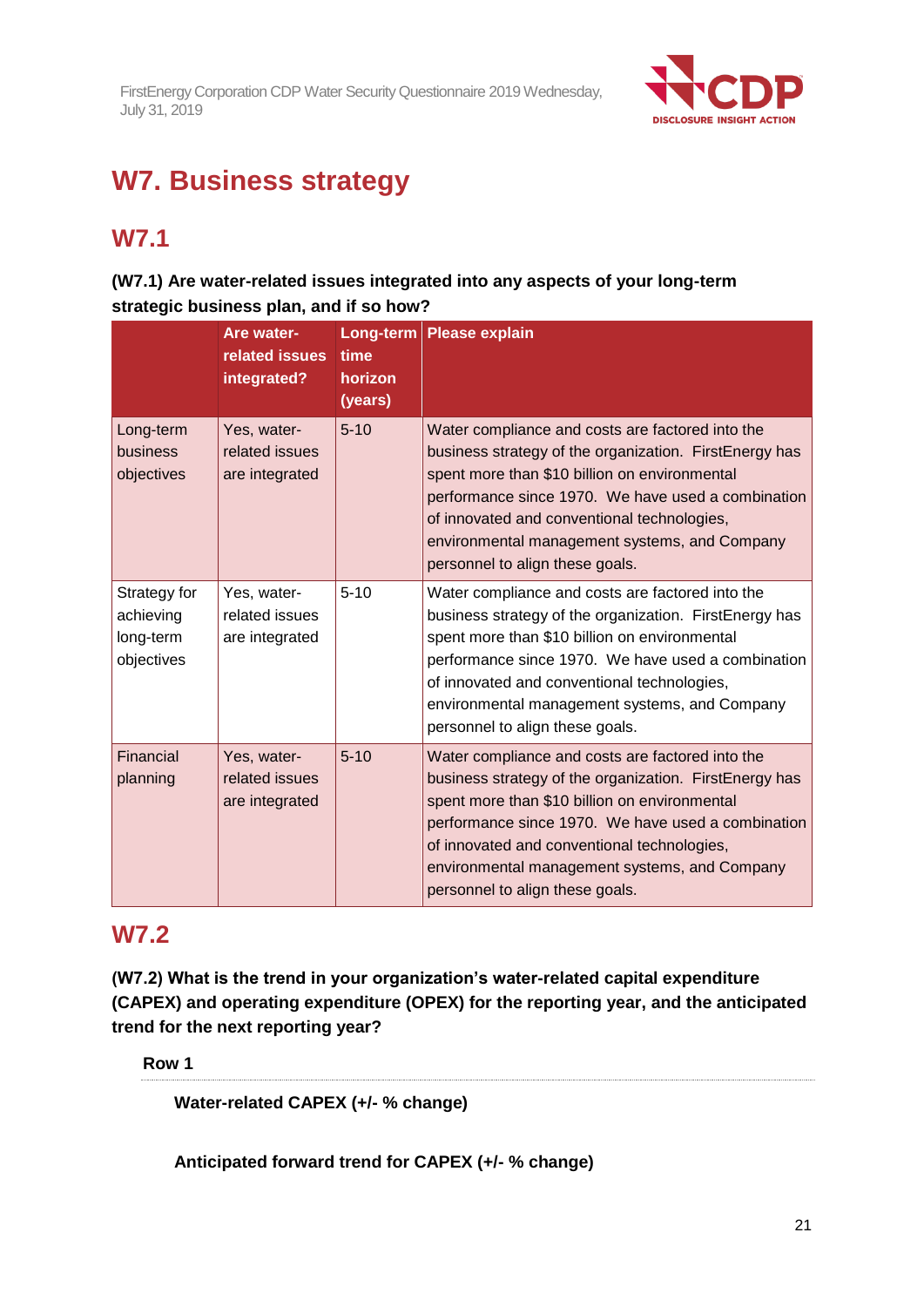

**Water-related OPEX (+/- % change)**

## **Anticipated forward trend for OPEX (+/- % change)**

#### **Please explain**

This information has not been calculated by FE

# **W7.3**

## **(W7.3) Does your organization use climate-related scenario analysis to inform its business strategy?**

|     | Use of climate-<br>related scenario<br>analysis | <b>Comment</b>                                                                                                                                                                                                                                      |
|-----|-------------------------------------------------|-----------------------------------------------------------------------------------------------------------------------------------------------------------------------------------------------------------------------------------------------------|
| Row | Yes                                             | FirstEnergy is currently upgrading our electric grid with an investment of<br>nearly \$5.6 billion from 2014-2018 and \$2.9 billion per year from 2019-<br>2021 to make our system more robust, secure, and resistant to extreme<br>weather events. |

# **W7.3a**

**(W7.3a) Has your organization identified any water-related outcomes from your climate-related scenario analysis?**

No

# **W7.4**

**(W7.4) Does your company use an internal price on water?**

**Row 1**

## **Does your company use an internal price on water?**

No, and we do not anticipate doing so within the next two years

**Please explain**

# **W8. Targets**

# **W8.1**

**(W8.1) Describe your approach to setting and monitoring water-related targets and/or goals.**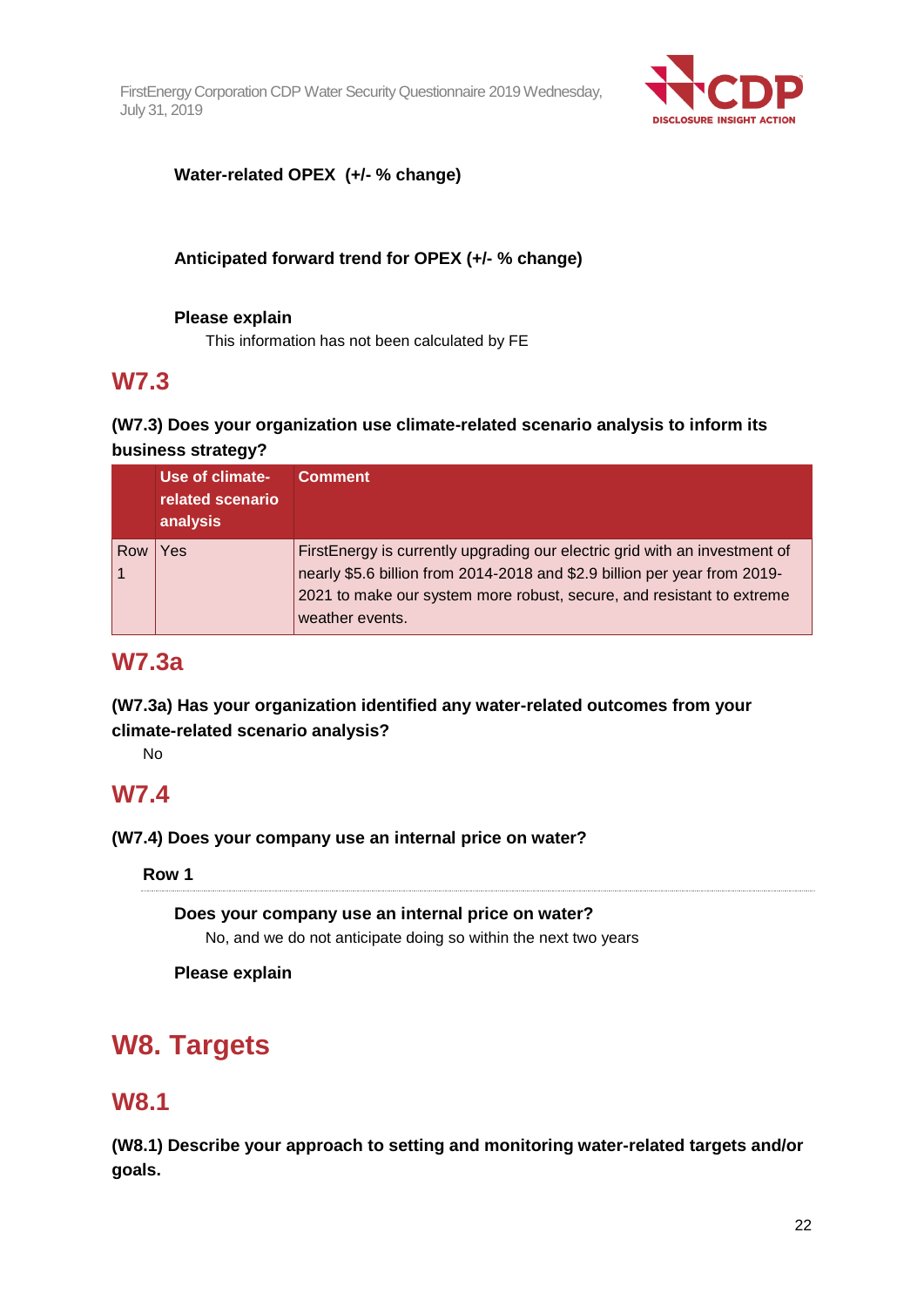

|     | <b>Levels for</b><br>targets and/or<br>goals | <b>Monitoring at</b><br>corporate level | Approach to setting and monitoring targets<br>and/or goals |
|-----|----------------------------------------------|-----------------------------------------|------------------------------------------------------------|
| Row | Company-wide                                 | Targets are monitored                   | FirstEnergy has environmental metrics (on all              |
|     | targets and goals                            | at the corporate level                  | levels of the organization) that incorporate water         |
|     |                                              |                                         | requirements.                                              |

## **W8.1a**

**(W8.1a) Provide details of your water targets that are monitored at the corporate level, and the progress made.**

**Target reference number** Target 1

## **Category of target**

Water pollution reduction

#### **Level**

Company-wide

#### **Primary motivation**

Reduced environmental impact

#### **Description of target**

FirstEnergy has environment metrics (with associated incentive compensation) for employees, an executive management committee, and a Board of Director's committee.

#### **Quantitative metric**

% proportion of wastewater that is safely treated

**Baseline year**

2015

**Start year** 2015

**Target year**

2018

**% achieved**

99.5

#### **Please explain**

FirstEnergy facilities have NPDES permits with specific limits. FirstEnergy has a target of zero exceedances of our NPDES permits.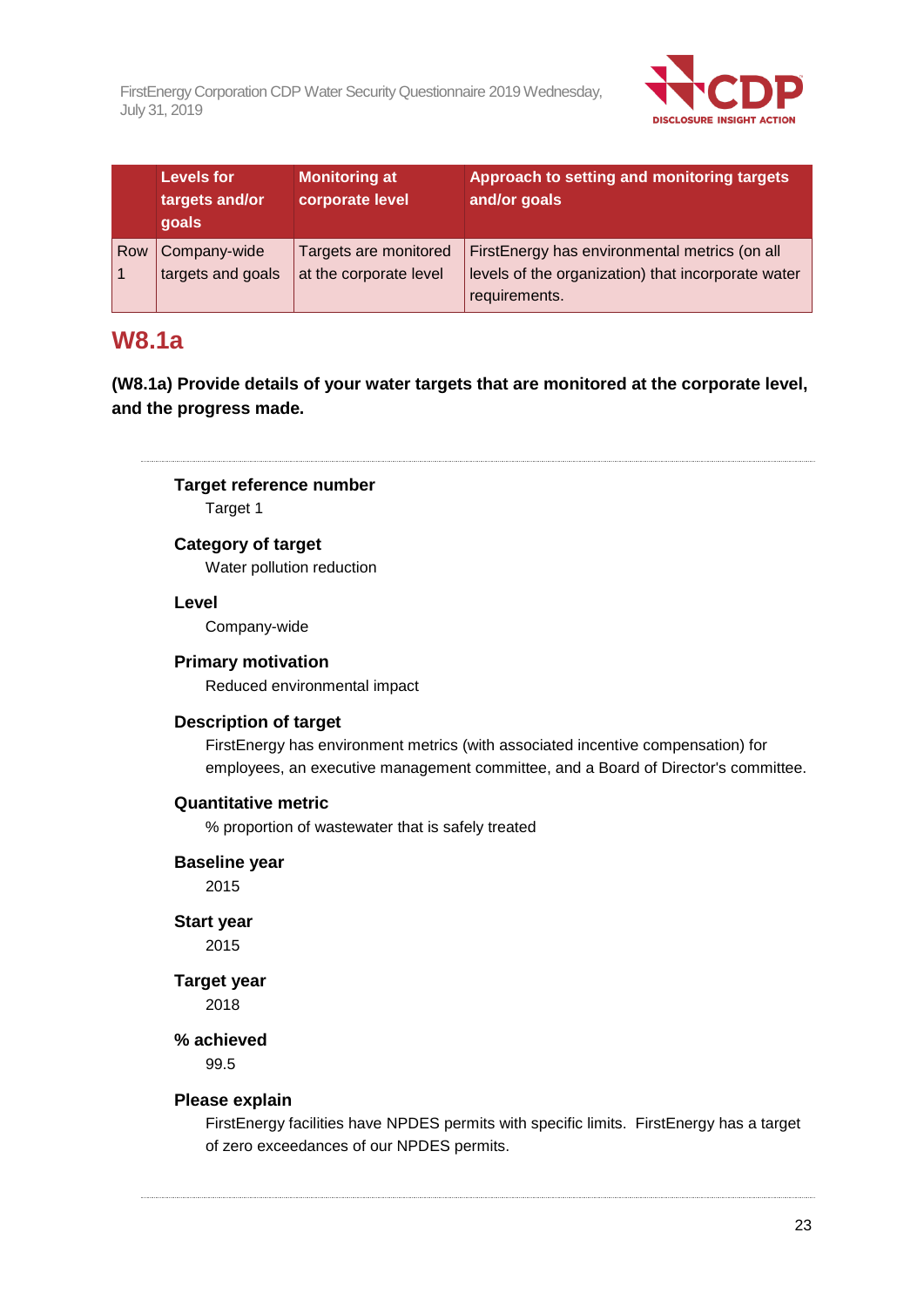

# **Target reference number**

Target 2

### **Category of target**

Water withdrawals

#### **Level**

Site/facility

#### **Primary motivation**

Cost savings

#### **Description of target**

FirstEnergy will be shutting down four units from our Sammis plant in mid-2020 which will result in decreased water withdrawal for that facility

#### **Quantitative metric**

% reduction in total water withdrawals

**Baseline year** 2015 **Start year**

2015

**Target year** 2021

#### **% achieved**

 $\Omega$ 

**Please explain** The units will be shut down in mid-2020

# **W9. Linkages and trade-offs**

## **W9.1**

**(W9.1) Has your organization identified any linkages or tradeoffs between water and other environmental issues in its direct operations and/or other parts of its value chain?**

Yes

# **W9.1a**

**(W9.1a) Describe the linkages or tradeoffs and the related management policy or action.**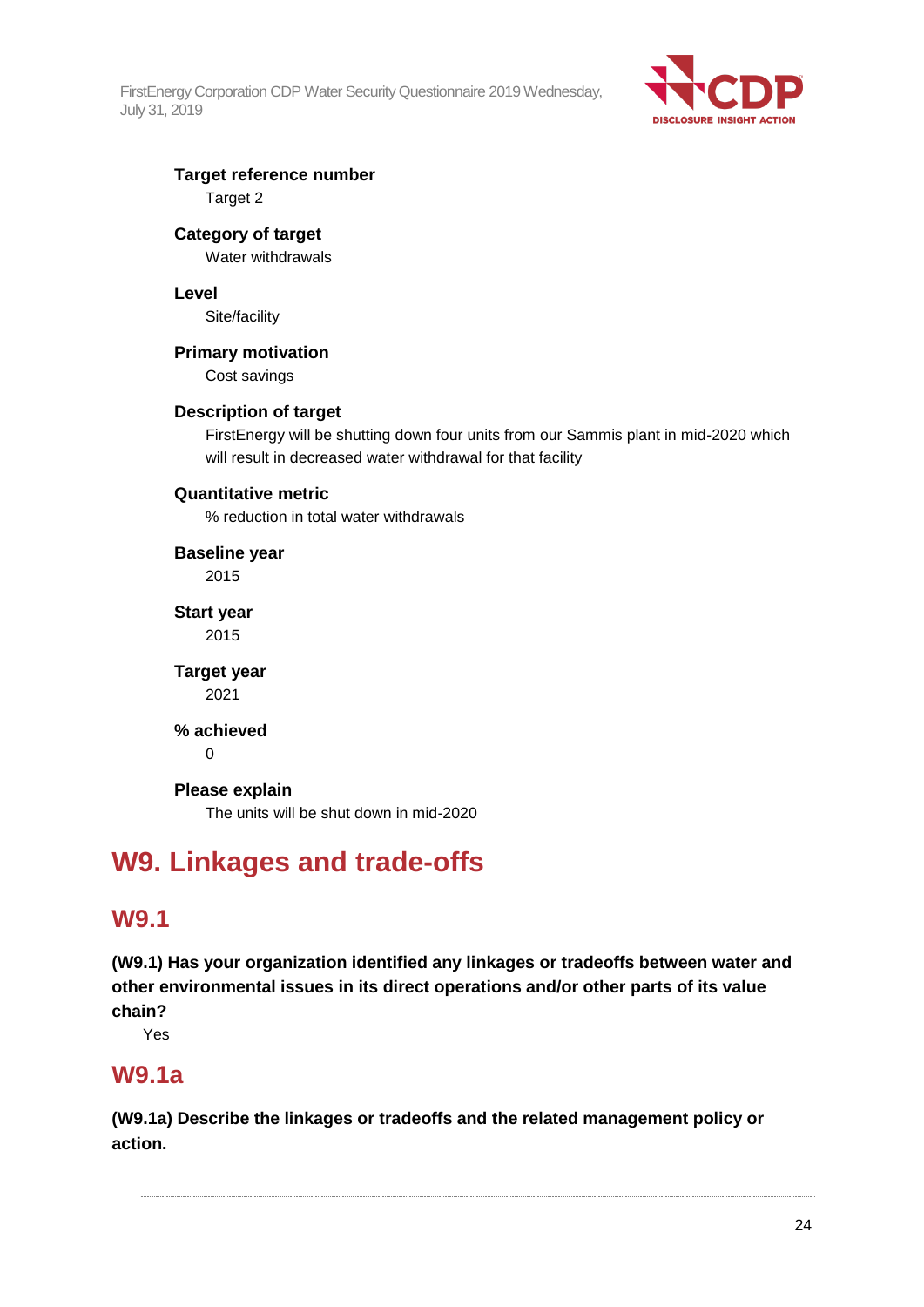

#### **Linkage or tradeoff**

Linkage

#### **Type of linkage/tradeoff**

Other, please specify Water Treatment Technologies

#### **Description of linkage/tradeoff**

Water treatment technologies and their continual evolution will vary based on the regulatory landscape. FirstEnergy engages with policy makers, trade organizations, and research organizations to inform the process and develop appropriate regulations synced with proven, cost-effective technologies.

#### **Policy or action**

FirstEnergy is evaluating the impact of the 316(b), CCR, and ELG rules on the fleet and working with policy makers, trade organizations, and research organizations to provide for the most appropriate outcome.

#### **Linkage or tradeoff**

Linkage

#### **Type of linkage/tradeoff**

Other, please specify Water-energy nexus

#### **Description of linkage/tradeoff**

FirstEnergy realizes that energy and water overlap in significant ways. FirstEnergy's thermal steam production power generation facilities require the use of significant amounts of water, averaging a withdrawal of 3,600 mega liters per day in 2018.

#### **Policy or action**

FirstEnergy is actively engaged with EPRI to study the linkages between water use and electricity generation. EPRI's work will help inform FirstEnergy and the general public about the needs of water among utilities and progress the understanding of the energywater nexus.

# **W10. Verification**

## **W10.1**

## **(W10.1) Do you verify any other water information reported in your CDP disclosure (not already covered by W5.1d)?**

No, we do not currently verify any other water information reported in our CDP disclosure